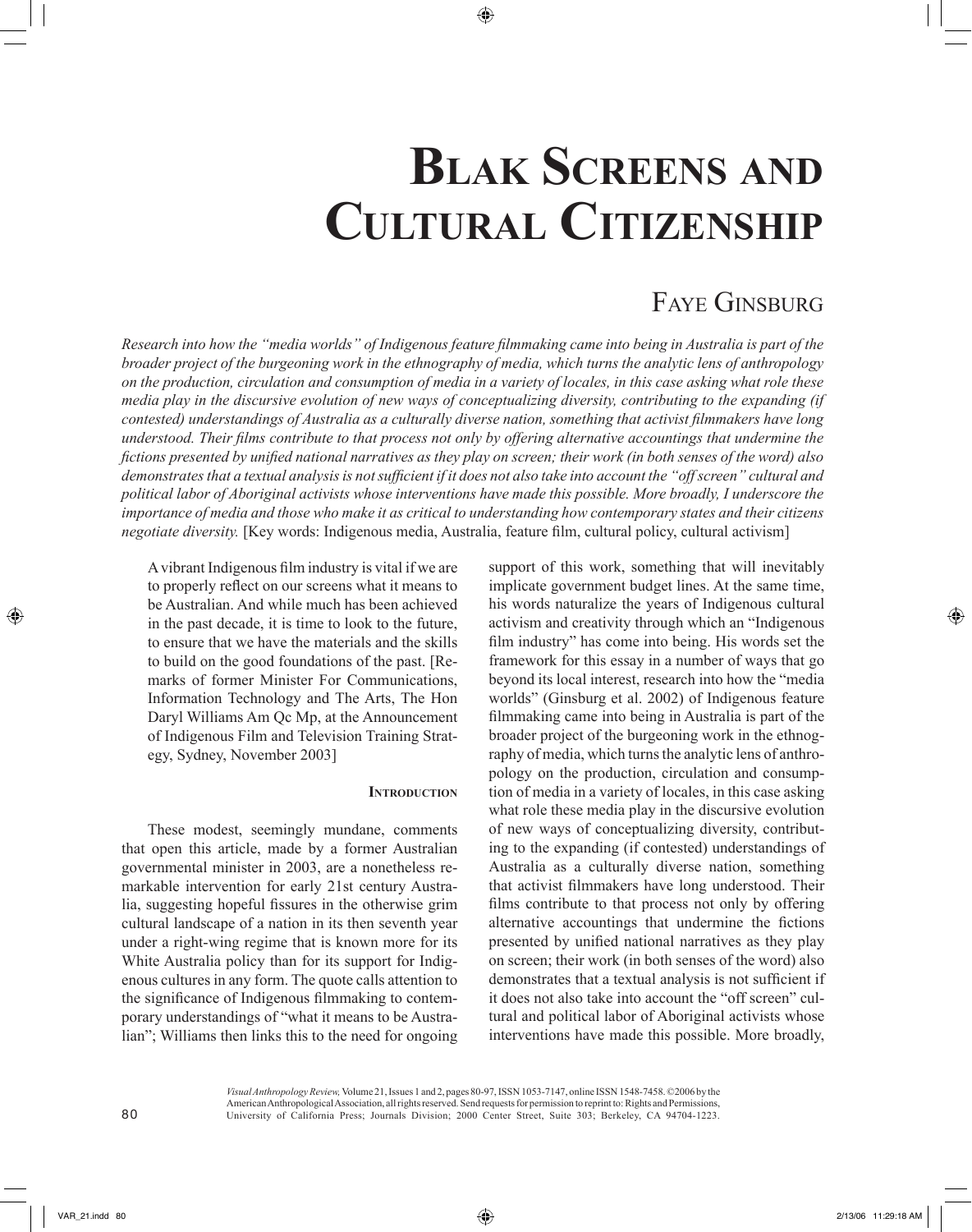I underscore the importance of media, and those who make it as critical to understanding how contemporary states, and their citizens negotiate diversity. This is a problematic central to current discussions of cultural citizenship, a topic that has gained considerable currency over the last decade in anthropology and other fields, but, which gives only occasional attention to media, despite the foundational work of Benedict Anderson (1991) in clarifying the role of print media in the formation of modern nations.<sup>1</sup> As an exception to that tendency, Australian media theorist John Hartley has argued in his work on this topic that,

the evolution of new forms of citizenship is matched by post-broadcast forms of television, in which audiences can be seen as organized around choice, affinity, and the production as well as consumption of media. These developments have powerful implications for the way nations are narrated in broadcast television...Indigeneity points the way to new notions of nation and television. [2004:7]

Let me elaborate on this point and the directions suggested in the quote that frames this article. First, the epigraph points to the critical importance that Aboriginal media have played in Australia over the last two decades in the creation of an "Indigenous public sphere" (Hartley and Mckee 2000). The use of Habermas' language by academics to capture how media made by and about Indigenous people has created a new space of representation for their concerns has a colloquial counterpart for the term Blak Screens, used in the title of this article, drawing on its use in Blak Screens/Blak Sounds, the name given to the inaugural 2001 Message Sticks Festival of Indigenous film and music held at the Sydney Opera House, and discussed below. The use of the Aboriginal English "Blak," takes up a term of pride and assertion of cultural identity, marked by its orthographic change from Black to Blak, that emerged along with the Aboriginal activism of the 1970s—a period in which symbolic politics borrowed

heavily from the language, strategies and tactics deployed by the United States Black Power movement. To associate "Blak" with the term "screens" in this context inverts the usual association of the idea of the "black screen" in film or television as blank (and in this case devoid of indigenously authored stories and images), and rather claims it as "Blak," or proudly Aboriginal, now that Indigenous directors are creating their own work. The development of Indigenous filmmaking in Australia, which is the central concern of this essay, has been a two-decade long effort on the part of Indigenous media activists to reverse that erasure of Aboriginal subjects in public life (what we might call the blank screen) through their cultural labor, by making representations about Blak lives visible and audible on the film and television screens of Australia and beyond.

A second point raised in Williams' quote suggests that Indigenous media in the country's national film and television industries are key sites for the ongoing process of "narrative accrual" (Atwood 1996) through which an Australian "national imaginary" is produced, contested, and transformed. This argument about the place of national cinema in the imagined community of Australia has been central to the work of Australian media scholars and public intellectuals over the last two decades. It first appeared in the work of Susan Dermody and Elizabeth Jacka in their 1988 classic, *Screening of Australia: Anatomy of a National Cinema*,2 and was later elaborated in a globalizing context by Tom O'Regan in his equally significant *Australian National Cinema* (1996). Most recently, it was reframed in 2004 by Felicity Collins and Therese Davis in *Australian Cinema After Mabo* (2004). They argue that the 1992 Mabo decision, which supported Indigenous claims to land and recognition by overturning Australia's founding doctrine of *terra nullius* (which asserted that the continent was empty land when the British settlers arrived in the 18th century, despite the presence of Aboriginal people) irreversibly destabilized the way that Australians relate not only to the land but to their colonial heritage. This paradigm

*Faye Ginsburg is Director of the Center for Media, Culture and History at New York University where she is also the David B. Kriser Professor of Anthropology. Her work over the years has focused on cultural activism, from her early research on women involved in the abortion debate in the United States to her long term work on the development of Indigenous media in Australia and elsewhere.*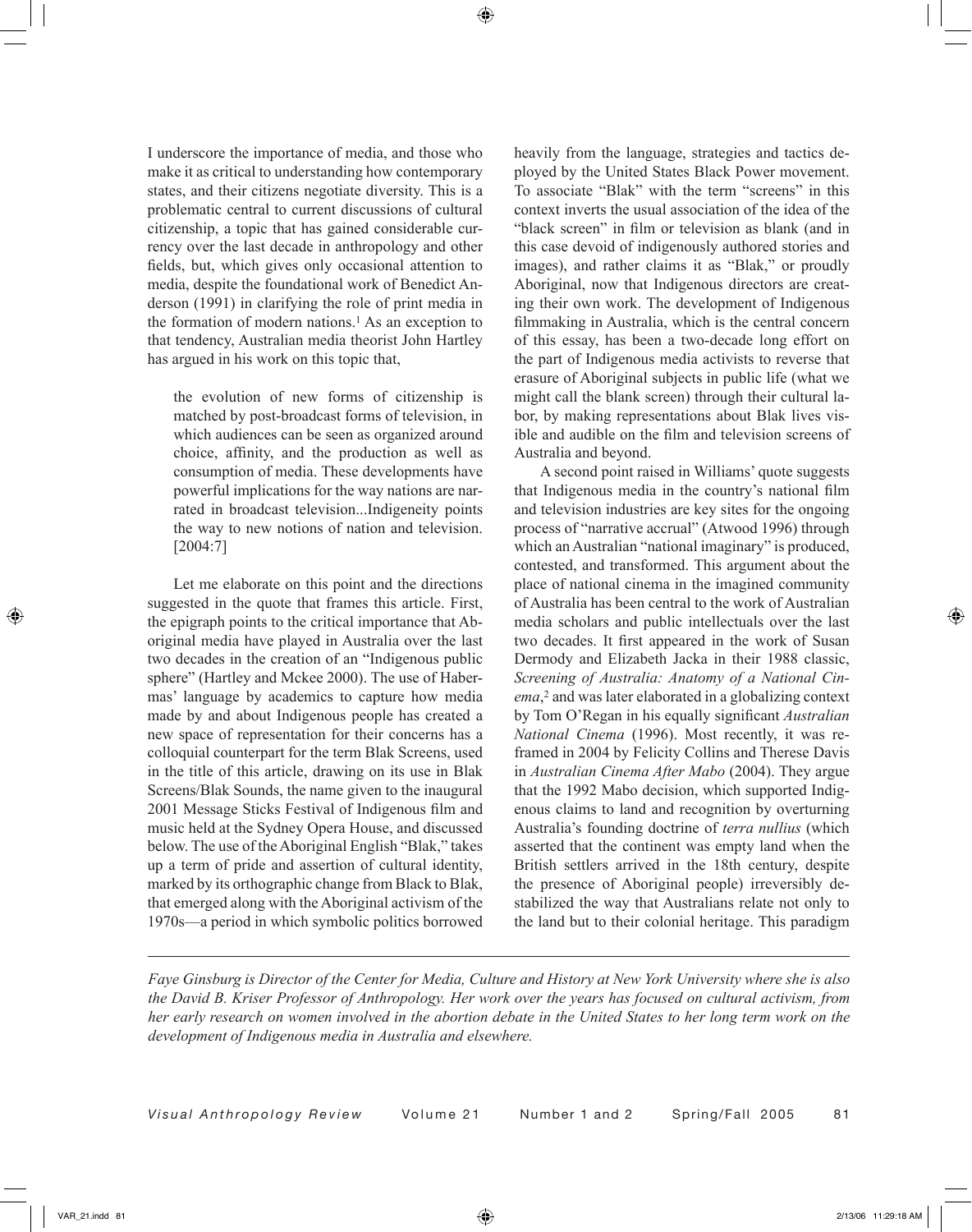shift, they conclude, shaped the antipodean films of the decade following that judicial landmark which finally recognized, in legal terms, that Indigenous Australians were entitled to recognition, land rights, and possible compensation. Using the central image of "backtracking," Collins and Davis (2004) suggest that in the narrative drive of a range of films made during the last decade—including a number of works examining Indigenous/settler relations by Euro-Australian directors such as *Tracker* (2002) and *Rabbit-Proof Fence* (2002), as well as by Aboriginal directors such as *Radiance* (1998), *One Night the Moon* (2001), and *Beneath Clouds* (2001)—there is a renewed and more complex exploration of Australia's past. These works "backtrack" through the nation's history not in triumphalist terms, but in ways that address the legacies of grief and violence wrought by settler colonialism, a significant transformation in the country's sense of its own legacies, and a recognition that it matters whose stories are told and by whom.3



*Figure 1. Ivan Sen (Gamiloroi), Director of "Beneath Clouds". Photo: Charmaine Jackson-John.*

Books such as *Australian Cinema After Mabo* (Collins and Davis 2004) offer an occasion to think about Australia's film industry, a privileged arena of national visual culture within a context of the country's cultural politics. Is a term such as "the post-Mabo era" merely symptomatic of a changed sensibility in the kinds of stories told or, as in the Mabo case, does it index a transformed recognition of who is authorized to tell these stories? What does that periodization mean

in the crucial "off-screen" world on which a complex form of cultural production such as filmmaking in particular depends? Clearly, we cannot fully understand the change in the zeitgeist shaping film narratives without looking more broadly at the cultural and institutional conditions that helped bring at least some of this work into being. Collins and Davis (2004) provide important discussions of shifts in cultural policy and the critical role played by certain key producers; however, their study neglects the crucial role played by Aboriginal cultural activists and their fellow travelers who pushed to get support for the programs and resources necessary to create the kind of films that can expand if not transform a national cinema. Indigenous filmmakers who hope to develop their own capacities—their voices and visions—as well as the social and financial capital needed to enter into feature filmmaking face a far more complex and costly field of cultural production than the infrastructure needed by those who started the outback experiments in small scale video that began in the 1980s. The histories of initiatives to develop Indigenous feature film, launched in a systematic way a decade ago, are instructive. These efforts underscore the need for rethinking the problematic dimensions of multicultural arts policies, and the impact of culturally bounded categories of support for this form of Indigenous cultural production. Are new arenas emerging that provide a commensurate cultural location in which cross-cultural recognition can take place beyond the screenings of the films themselves? Furthermore, it is important to think about other "offscreen" dimensions of this work, and ask whether the post-Mabo framing is the most significant way to understand what is shaping these works as, increasingly, they circulate beyond Australia, implicating such work in the nation's broader trade relations, political economies in which "culture" is increasingly caught up.

Beyond the national, debates about Australia's cinema industry and its value have been key in considering Australia's place in a global economy, particularly as questions have been raised about the consequences of the Australia-United States Free Trade Agreement (signed February 8, 2004) for what the Department of Foreign Affairs and Trade calls "the audiovisual sector." The Department clearly anticipated industry-wide anxieties that this agreement will facilitate the displacing of Australian media by American products.4 These newly established global relations crucially reframe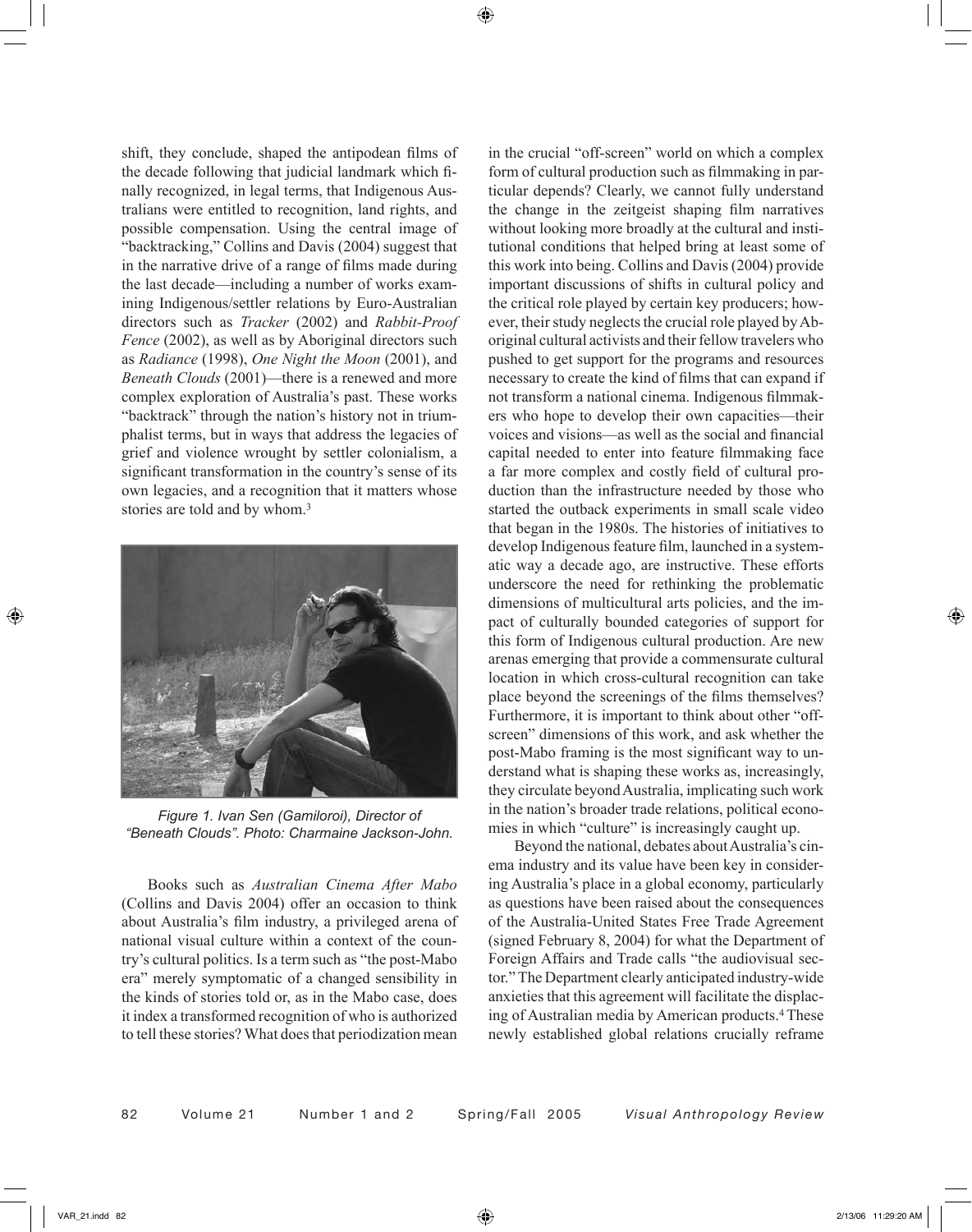national debates about what counts as Australian content, and resituate the place of Indigenous Australians not only in the national narrative, but also as icons of Australia on the world stage. Indeed, I would argue that the cultural capital available to Australia's Indigenous filmmakers through the international circulation of their media work, from Cannes, to Sundance, to Toronto, has given added value to their claims to cultural citizenship—as they increasingly become representatives not only of both their own communities but also (somewhat ironically) of Australia.

## **THE EMERGENCE OF INDIGENOUS FEATURES <sup>5</sup>**

In 1998, the feature film *Radiance*, directed by Australian Aboriginal filmmaker and cultural activist Rachel Perkins (Arrernte/ Kalkadoon), was released to considerable acclaim in Australia, and circulated successfully at film festivals from Cannes to Toronto, garnering nine major awards, and securing recognition for Perkins as a player to be reckoned with in the evolution of Australian national cinema, as an independent director, and as an Indigenous cultural activist. The critical success of her first feature film—one that focused on the lives of three Indigenous Australian sisters—and others that followed by Perkins (*One Night the Moon*, 2001) as well as the first feature by the emerging Indigenous director Ivan Sen (*Beneath Clouds*, 2002), marked an irreversible change in the recognition and place of Indigenous media in Australia and beyond. The work of these filmmakers had not been expected to move from remote communities in the outback to the world stage in so short a time, an unexpected transformation captured in the title, *From Sand to Celluloid*, given to the first series of short fiction films by Indigenous directors that came out in 1996, through a training program organized by the Indigenous Unit of the Australian Film Commission.

If the first incarnation of Indigenous media in remote Australia had suggested utopian possibilities for a radical alternative to western practices, as supporters of the work claimed at the time (Michaels 1987), these more recent forms of cultural production have offered a different kind of intervention, creating new sites for the recognition of the cultural citizenship of a range of Indigenous Australians, from remote settlements to urban neighborhoods. Unlike the inaugural and ongoing small-scale media experiments with traditional Central

Desert (and eventually other) Aboriginal communities, that have focused on land rights, ritual, oral histories, language maintenance, and local sports events, these newer films speak to other, multiple legacies of settler colonialism that have shaped Aboriginal lives, but that are less clearly marked in public discourse. These works reject an easy division between remote, traditional people and deracinated urban Aboriginals. They offer alternative and complex accountings of histories and subjectivities, a site for a counter-public articulation of a broader range of Indigenous experience than the depleted repertoire of longstanding stereotypes of "the Aboriginal" allowed. This is particularly true for a sector whose experience has been rendered largely invisible in the Australian imaginary: mixed race, urban and rural Indigenous subjects, historically removed from contact with their traditional forebears, those for whom history—until quite recently—and the reflective screens of public media have been, so to speak, black. These new film works were in part a result of cultural activism that erupted in the late 1980s, demanding greater participation for urban Aboriginal people in Australia's mediascape, eventually leading to efforts, beginning in the early 1990s, to support the development of Indigenous fiction and feature filmmaking, which I discuss in greater detail below.

There is some irony in the fact that the first works coming out of these projects entered into public circulation in 1996, the year in which John Howard's election as Prime Minister definitively marked the increasingly rightward drift of significant sectors of Australian society. Given this context, it is particularly relevant to ask whether these films have achieved a level of recognition one might expect from both black and white audiences in Australia and beyond, or whether they remain a kind of promissory note toward fuller development of such work, in part due to the difficulty of placing Indigenous filmmaking in the recognized categories of what has come to be known as "world cinema".6 Such recognition, of course, is crucially important in a national film industry that depends heavily on governmentally supported programs: prestigious prizes and critical acclaim are powerful forms of cultural capital that feed back into systems of public sector support that are fundamental to the development of Australia's media industries, and without which the scale of production required in feature filmmaking cannot be accomplished.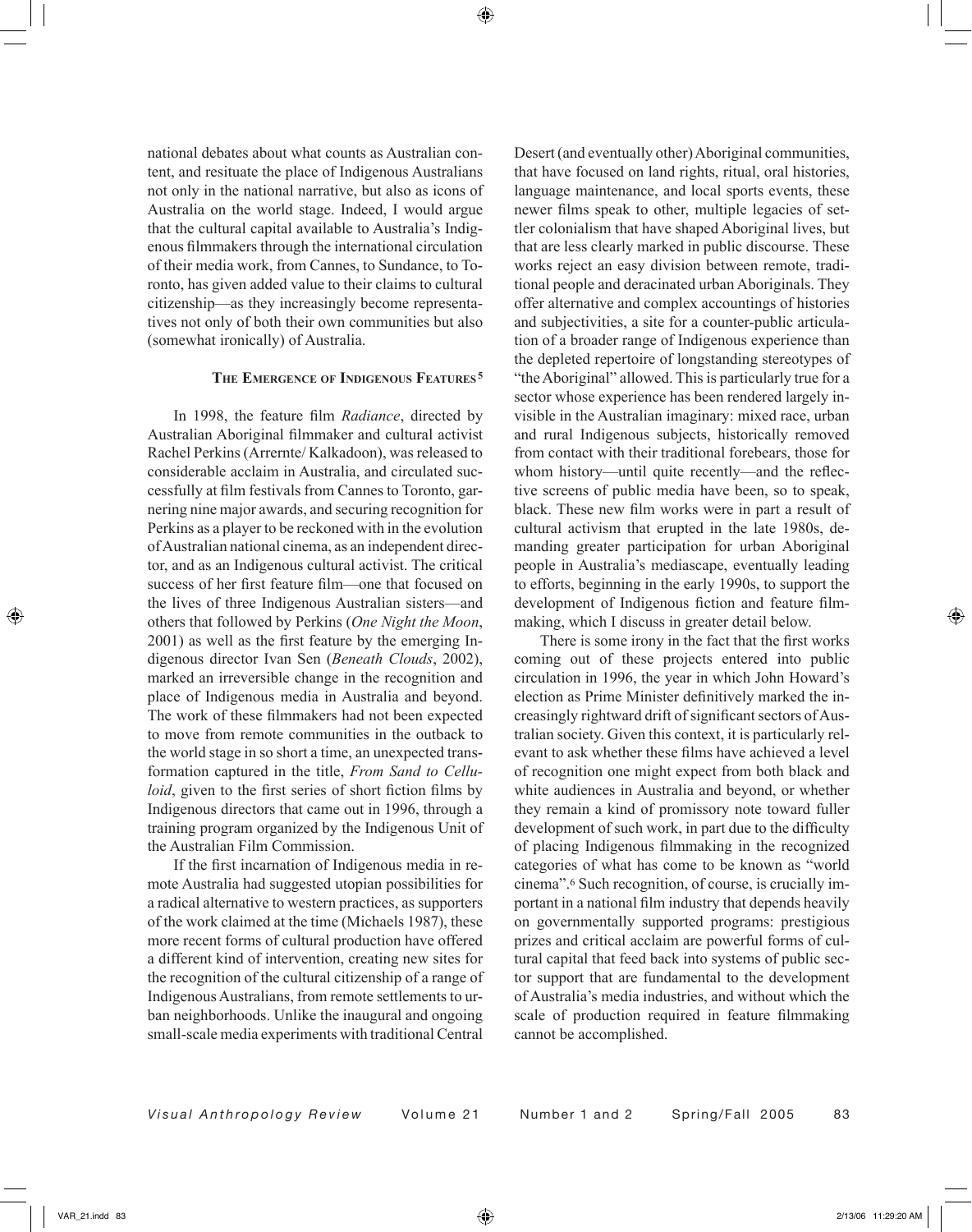This is clearly a different approach than the "bums in seats" bottom line of more commercially driven systems such Hollywood, which depend on an extravagant scale of production that is accepted as routine. The scale of commerce and spectacle assumed here contrast starkly to what some call "a medium-sized English language national cinema" (O'Regan 1996), a term used to describe the respected and state-subsidized film industries of nations such as Australia, Holland, and Canada. These formations are, of course, unstable signifiers at best, and constantly framed in relation to the hegemony of Hollywood, as the scholar of Australian cinema Tom O'Regan astutely points out.

National cinemas also partake of a broader "conversation" with Hollywood and other national cinemas. They carve a space locally and internationally for themselves in the face of the dominant international cinema, Hollywood. National filmmakers indigenize genres, artistic movements and influences…Like all national cinemas, Australian cinema is a collection of films and production strategies. It is a critical category to be explored. It is an industrial reality and a film production milieu for which governments develop policy. It is a marketing category to be exploited. It is an appreciation and consumption category for domestic and international audiences. Australian cinema is a container into which different film and cultural projects, energies, investments and institutions are assembled. [1996:1]

In contrast to anything we might imagine in the United States, the Indigenous Branch of the Australian Film Commission had a budget from the government of approximately \$1.5 million for 2005. This money is spread across a number of initiatives, and is not enough to fund even a single feature film. Nonetheless, the judicious use of these funds to expand the training and opportunity structure for Indigenous filmmakers has been remarkably effective in creating a space in Australian cinema—including feature filmmaking for work being produced by Indigenous directors. As a sign of their acceptance and value to this particular arena of national cultural production, since the mid 1990s, these filmmakers and their works are regularly sent to the world's most prestigious film festivals as representative of Australia's current talent. However, lest we naturalize such achievements, it is important to recognize the off-screen cultural labor of Aboriginal activists in Australia and elsewhere that helped to routinize these new forms of cultural production and circulation. Such labor has been crucial in creating cultural, creative and bureaucratic space for the work of fiction and feature filmmakers that would have been unimaginable as recently as the early 1990s.

# **FROM SAND TO CELLULOID: THE SPACE OF COLLABORATION**

In the past our grandmothers and grandfathers told us stories in the sand, and the winds came and buried these stories. Now, we are telling our stories again, but this time in celluloid; never again will the winds of time take that away form us. [From the dust jacket of the first *Sand to Celluloid* series, 1996]

Twenty years ago, the inauguration of outback "Aboriginal television" marked the introduction of media as a dimension of Indigenous cultural expression in remote communities, where it was simultaneously celebrated and kept at a relatively safe distance from the center of cultural power for mainstream Australian media. It was not until 1988, during Australia's Bicentenary, that Aboriginal activists—whose protests were organized around what they aptly renamed Invasion Day—insisted that there be a regular Indigenous presence on national television, as one of a number of demands they presented in a range of areas. In response to these protests, Indigenous Units were established in 1988 at Australia's two public sector broadcasters headquartered in the nation's cultural capital of Sydney: The Indigenous Programs Unit was created at the ABC while the multicultural alternative station, SBS (Special Broadcast Service) set up its own Aboriginal Television Unit. They became important first sites within mainstream national television for the training and development of urban Indigenous producers who had the opportunity to create and produce a range of programs—documentary, current affairs, talk shows, music TV—but still within the paradigm of public sector television (Ginsburg 1993).

Four years after the inauguration of these Indigenous television units, a report commissioned by the Australian Film Commission (AFC), *Promoting Indig-*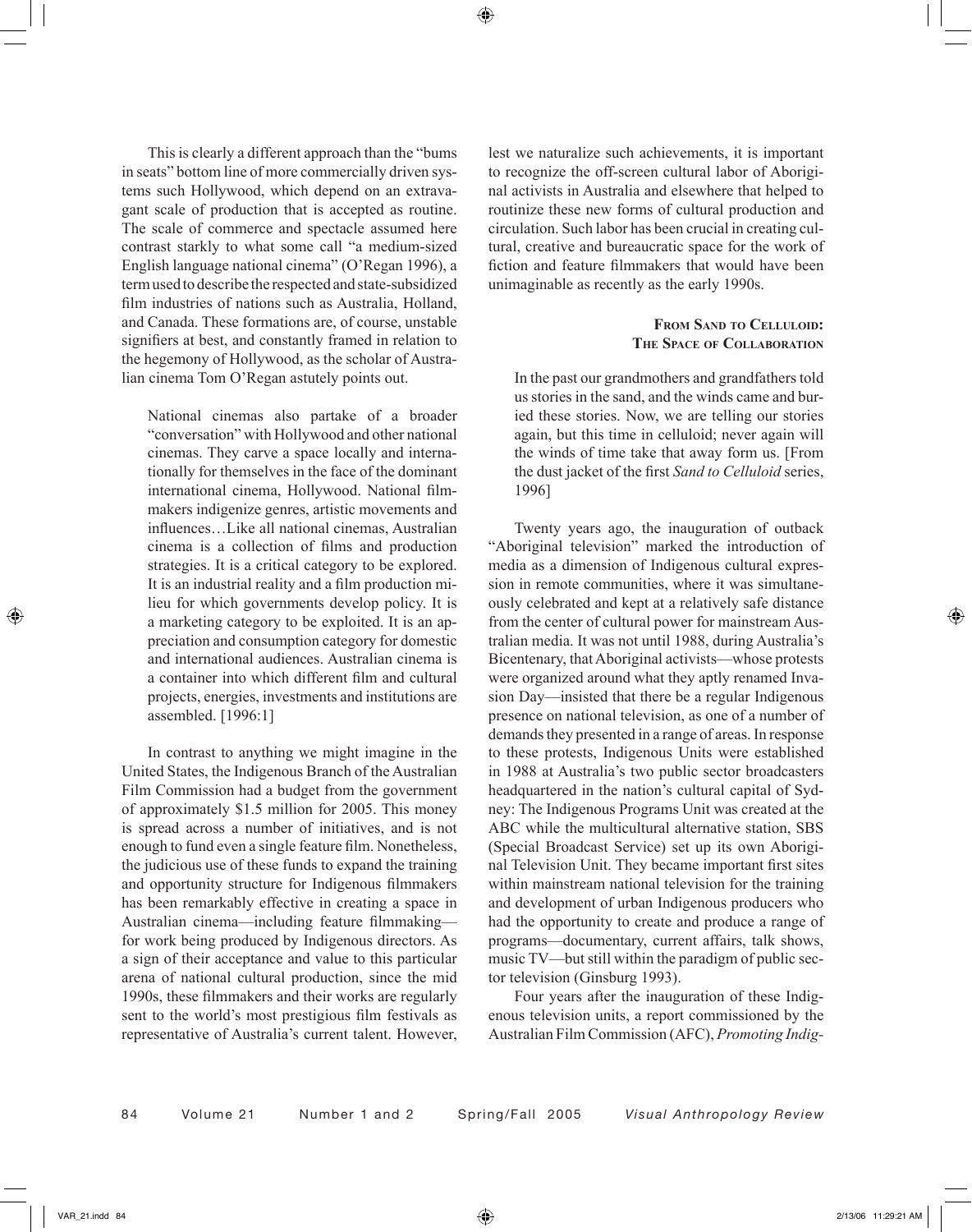*enous Involvement, in the Film and Television Industry* (1992), urged that the AFC establish an Aboriginal Program, "to develop strategies to proactively engage Indigenous Australians in the film and television industry."*7* In response to that recommendation, in 1993, Wal Saunders (Gunditj-Marra)—who had worked for a number of years in media production and the Indigenous film archive at the Australian Institute for Aboriginal and Torres Straits Islander Studies (AIAT-SIS)—was brought on as founding Director of what became known as the Indigenous Branch of the AFC. A longtime Aboriginal activist and media producer, Saunders saw his mandate as twofold: (1) to promote Australia's Indigenous media work internationally as part of the nation's cultural export; and (2) to take an active role in creating new kinds of Indigenous media, filmmaking that could be considered part of Australian cinema, arguably the nation's most prestigious arena of both creative media arts and culture industries. At that time, the range of Indigenous media was just beginning to expand beyond video production in remote areas. Saunders hoped to broaden the focus of Australia's innovative, if sometimes uneven experiments with Indigenous media in remote communities by creating structures that would help support the development of new cohorts of Aboriginal media makers, emerging from the Indigenous television units established at ABC-TV and the SBS in Sydney; as well as the work being made by, and media makers being trained at, the exemplary Central Australian Aboriginal Media Association (CAAMA) in Alice Springs. These units trained a small core of Indigenous cultural activists who, since 1988 or earlier, had been working in various aspects of television production and by 1993, had sufficient background in producing documentary, and other cultural programming in order to further develop storytelling capacities in different genres. Anticipating correctly that he could build on that human capital, Saunders worked with a number of people, but most notably the Indigenous director and producer Rachel Perkins, to develop a program that would expand the remit of the Indigenous Branch of the AFC by creating a series of programs—collectively known as the Indigenous Drama Initiative (IDI)—to train Aboriginal filmmakers in fiction and feature film genres. To accomplish this, Saunders and Perkins established innovative training programs whose remarkable success established an enduring model into the present,

by drawing in some of the country's top professionals in the field—directors, scriptwriters, and editors—to work with fledgling Indigenous directors as they refined their skills, initially through short projects. Experienced producers and directors such as Graeme Isaac,8 with longstanding experience in filmmaking and with Aboriginal cultural projects, were brought on to "fast track Indigenous directors into drama" but in a way that respected the particularity of their vision, rather than attempting to unify they way things looked (Isaac personal communication, 2005). The speed of project development was regarded as a key element in helping the Aboriginal directors refine their sensibilities, rather than mold themselves to a stylistic template.

Much of this collaborative method for training Indigenous filmmakers was built with the support of two key state-supported institutions. The first was the national Australian Film, Television and Radio School (AFTRS), located just outside of Sydney, not far from the AFC. In 1994, the School established an Indigenous Program Initiative (IPI) designed to cultivate the creative and technical skills of Indigenous Australians already working in the film, broadcasting and new media industries. Additionally, the Special Broadcast Services' film production wing, SBS Independent (SBSi), came on board to help support these projects, while also providing a highly visible venue for screening the work once it was produced. Drawing on these collaborations, which provided professional mentors, equipment, and other resources, Saunders was able to launch a pilot drama initiative, the aforementioned series *From Sand to Celluloid* (1996), a project that resulted in 6 short (10–15-minute) fiction films by Indigenous directors.9

That first set of works was remarkably successful. In Australia, in 1996, they had televisual showcasing on Australia's ABC-TV and on SBS-TV, and also circulated throughout the country at 24 locations, from Cooper Pedy in South Australia to Broome in Western Australia; they were viewed theatrically by over seven thousand people in this first national tour of the work. All of the films from this first series eventually screened at international film festivals—from the Cannes Film Festival in France to Telluride and Sundance in the United States—and a number of them went on to win important awards including the Best Short Film at the Australian Film Critics Circle Awards and Best Short Dramatic Film at the 41st Asia-Pacific Film Festival, for Darlene Johnson's *Two-Bob Mermaid* (1996).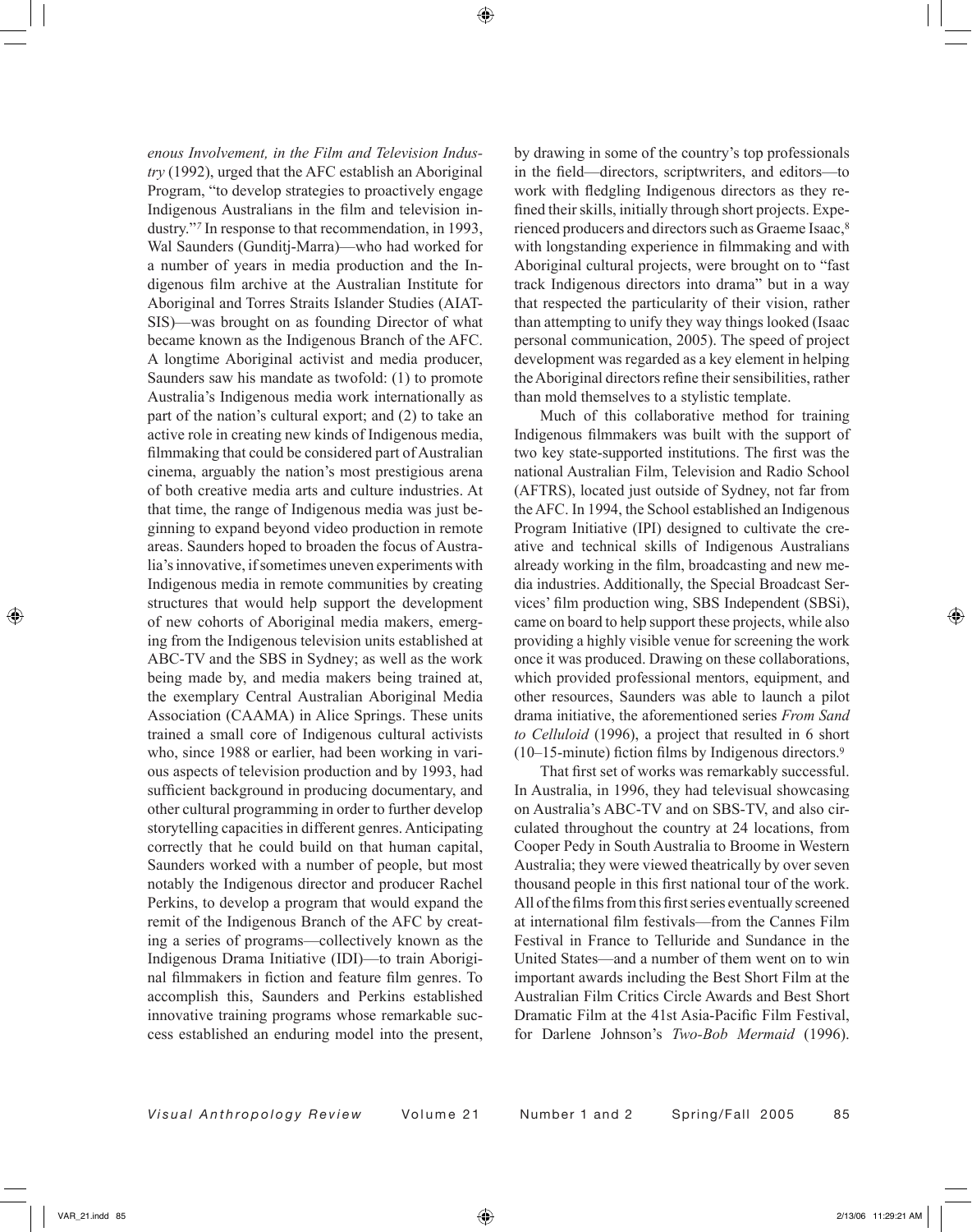Overall, the critical reception was very positive. Discussing the series, the reviewer for the influential *Sydney Morning Herald*, for example, remarked on the films' originality: "not just their visual style, which is often stunningly concise and poetic, but in terms of content, these stories leave most filmic debuts looking gimmicky and shallow" (Hessey 1996:28).

A second initiative, based on the success of the first, entitled Shifting *Sands: From Sand to Celluloid Continued*, was completed in 1998.10 Together, these short film projects have provided a first step on the scaffolding for the further development of Indigenous filmmakers, almost all of whom have gone on to make longer, award-winning works, and four of whom are currently in development on feature films. Thus, these relatively modest projects have succeeded in precisely the way that Saunders had hoped they would; they continue to support the development of new filmmakers as well as the (now) more experienced ones.

Key to the success of these programs has been the commitment to intensive mentoring and workshops that Saunders established from the outset in order to "give Indigenous filmmakers access to the wealth and power to tell their stories and therefore, give others the opportunity to see their view of the world" (quoted in *Australian Film Commission News* 1998:1).11 Each filmmaker is attached to a well-established professional mentor (usually a director or screenwriter) for a seven to ten day period. During that time, they work on their scripts with their mentors in the morning, then workshop the results with actors in the afternoon, rewriting the next day in response to what worked, until the scripts are ready to be shot. Other workshops may focus on visual storytelling, scriptwriting, or cinematography by working with experienced Directors of Photography, for example.12

Saunders' goal had been to develop broad support to cultivate Indigenous filmmaking talent with the kinds of resources that had been made available to other Australian filmmakers. As one of Australia's more recognized forms of cultural export, the nation's film industry had established, by the 1980s, a distinctive profile ranging from the quirky and irreverent on the one hand, to works drawing on the long tradition of the eerily beautiful outback landscape as a site for the Australian uncanny. By the time Saunders left the Australian Film Commission in 1999, he seems to have achieved much of what he had hoped. The AFC described his legacy as the creation of,

a body of work that has won acclaim both locally and internationally and...resulted in the development of a pool of Indigenous filmmakers who have benefited from ongoing production and development investment as well as professional development support. [1998]

But clearly, it was more than simply training "new talent" in the interests of diversifying professional fields in a multicultural society. It was about changing the script, so to speak, regarding who is able to make feature films, and who is entitled to tell the stories of Aboriginal Australian lives.

In 2000, Indigenous theater director and filmmaker Sally Riley (Wiradjuri) took over as Manager of the Indigenous Branch, bringing her rich background in theater and filmmaking to this position. A strong supporter of the methods established by Saunders for developing Indigenous talent, Riley was also aware of the potential hazards of ghettoization that might come to haunt programs set up to support Indigenous work, on the one hand, but whose funding structures might not be sufficient to subsidize work at the scale that feature filmmaking requires, on the other. Such structures for Indigenous media funding—what counterparts in Canada have dubbed "media reservations" can, ironically, make it difficult for Aboriginal filmmakers to get the support they need for the bigger projects imagined when the Indigenous Branch was first put in place in the mid 1990s. Fortunately, the Australian media industry has responded positively, increasing its support for and access to low-budget production funds for what is clearly one of the more original and exciting dimensions of new Australian filmmaking.

Since her arrival, Riley has inaugurated key programs to help bring this work to the next level of development. In 2003, a project entitled *Fifty/Fifty* supported two 50-minute films by more experienced directors: *Cold Turkey*, and *Queen of Hearts*. A 2005 initiative, *Long Black*, has helped to develop four feature-length projects by seasoned Indigenous filmmakers through an intensive Writing Workshop, where they worked through first drafts of their scripts under the critical direction of Riley, and senior Indigenous directors such as Merata Mita (Maori) and Nils Gaup (Sami). At the same time, in order to continue nurturing new talent, a series of five short films entitled *Dramatically Black* completed production in 2005 (in association with SBS).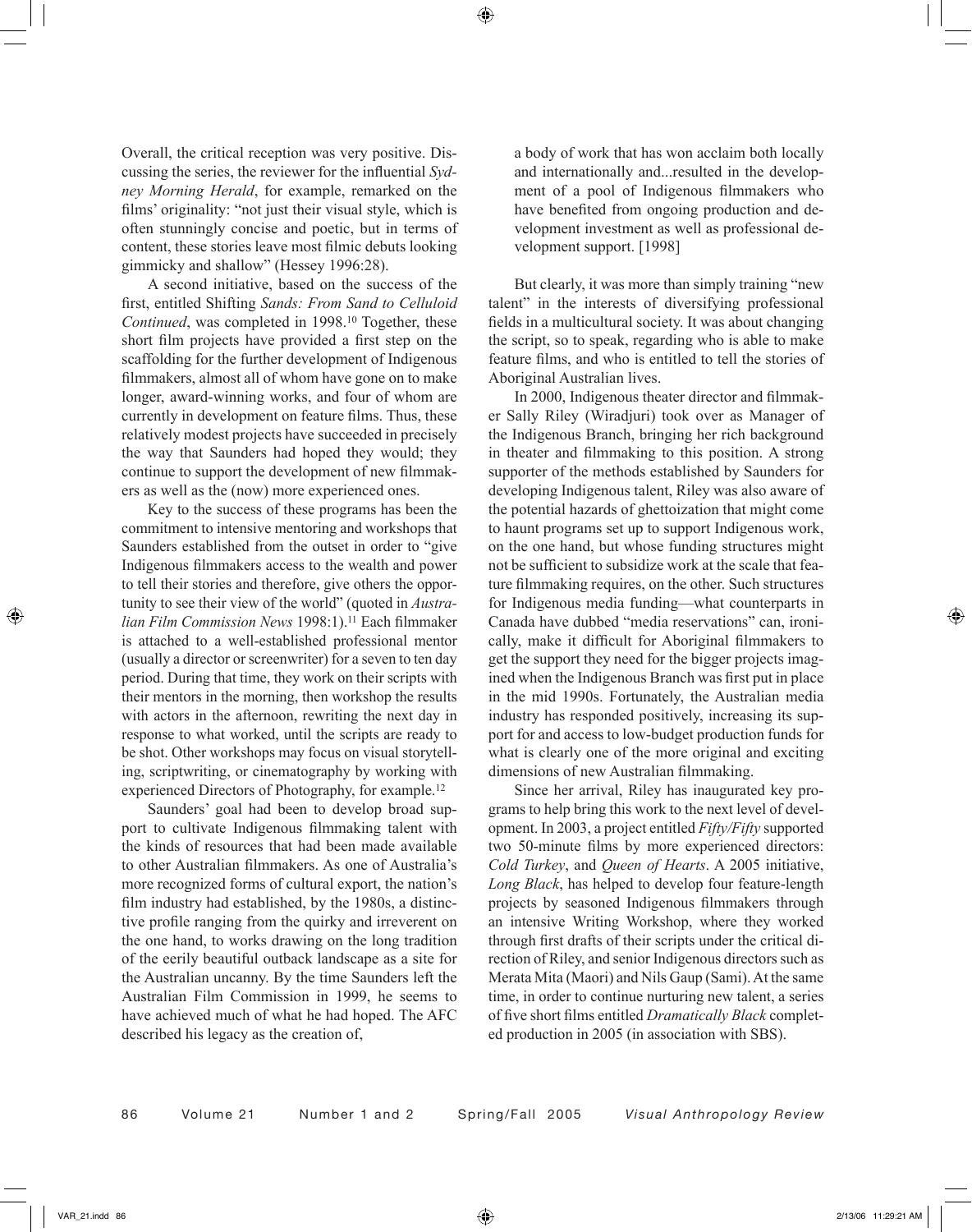While Indigenous directors are supportive of their stories being told well and sympathetically in any venue, there is still frustration that development support for feature films is far easier to mobilize for Euro-Australian directors than Indigenous ones. Their concerns are fundamentally about the dilemmas of Indigenous cultural citizenship, not just in the telling of Aboriginal stories to Australian publics, but in claiming the right and demanding the support to tell those stories, much like the motivations that catalyzed Saunders five years earlier when he wrote about how to increase screen representations made by and about Indigenous lives. Clearly, putting an embargo on the telling of stories involving Indigenous Australians is impossible; Saunders argued that respectful collaboration is the solution:

There are only two ways to go: either stop non-Indigenous film-makers from using government money to make films about Indigenous people, or to allow only collaborative projects which ensure that Indigenous people have the right to creative and artistic control. In light of the fine works that have come from such collaboration, I opt for the latter. [Saunders 1994:7]

The concerns Saunders raised are germane to questions of cultural citizenship and the contradictions that emerge when group rights bump up against notions of free expression. What are the implications of this cultural compartmentalization of support? Whose cultural practices and stories could legitimately be considered part of the Australian nation in the prestigious and powerful arena of film, so potent a signifier of Australian national identity? And in the post-Mabo era in which, if we accept the position of Collins and Davis (2004), there is a new openness to Australia's Indigenous history, who is entitled to tell that story?

These concerns have been central to the Indigenous cultural activists who have mobilized the political and cultural capacity to develop new initiatives for self-determined representations of Aboriginal lives. Indeed, writing a decade ago, the Aboriginal anthropologist and activist Marcia Langton commented on the potential impact of policing the boundaries of cultural production in her important 1993 publication on Indigenous representation that, "to demand complete control of all representation, as some Aboriginal people

naively do, is to demand censorship, to deny the communication which none of us can prevent" (1993:10).

Rather than operating in an exclusively Indigenous space—as if such a thing existed—the work of Indigenous filmmakers is characterized by forms of collaboration with a range of players from both Indigenous and non-Indigenous backgrounds, but in which their stories are the dominant focus along with creative and artistic control, as Saunders argued. The prominent scholar of Australian cinema, Tom O'Regan, writing about the early stages of this work in 1996 argued that,

collaboration means here a more central bargaining position for Aboriginal and Islanders in the shaping of film meaning. It is the middle position between complete control and no controls. In a sense it is also necessary, because structurally an Indigenous cinema is limited by its relatively small population base of 1.5 per cent [sic]13 of the Australian population and a chronically disadvantaged and dependent condition.

 As in feminism, the logic develops for both mainstreaming and a separate filmmaking space. [1996:278]

In order to ensure that filmmakers working with Indigenous communities and stories respect the distinctive cultural protocols that shape their lives, the Indigenous Branch of the AFC has drafted a protocol that is currently out for wide review around the country. The document offers a detailed checklist and case studies addressing everything from moral rights to cultural property issues, along with contacts for communities throughout the country.14 As Sally Riley, who is coordinating this initiative with Indigenous lawyer Terry Janke, explained to me:

We can't stop non-Indigenous people from telling our stories but we want them to be told as well as possible and, in any case, it's a shared history. This protocol document, when it is completed and made available in 2006, will go a long way in facilitating things. This way, Indigenous communities will know their rights, and outsiders, whether Indigenous or not, will know how to proceed appropriately. This is not censorship, but guidelines for consultation. You can't make blanket rules on projects. Negotiations about protocol have to be made on a case-by-case basis, and this is a start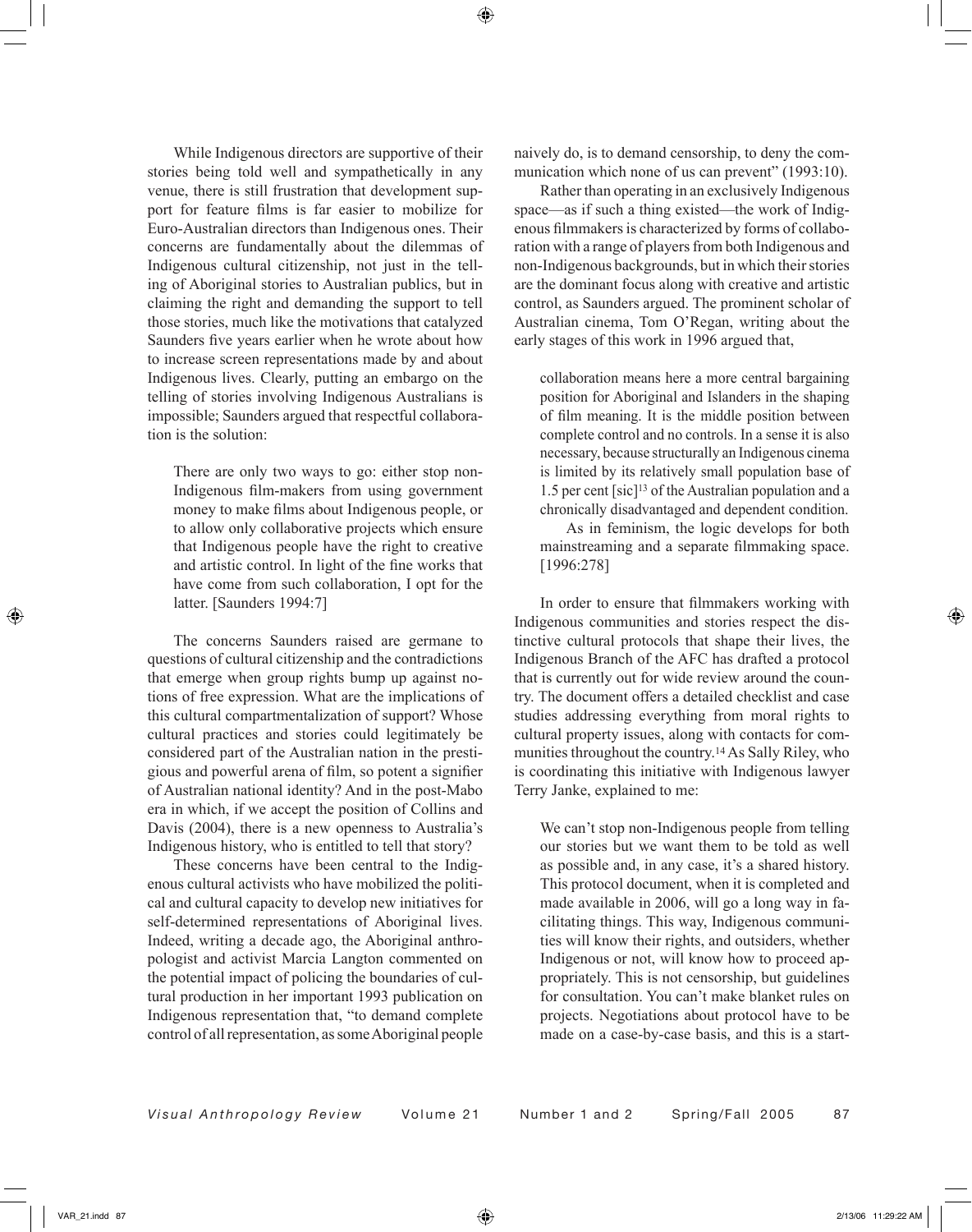ing point. [Sally Riley, personal communication, October 25, 2005]

Collaborative practice is especially evident in the filmmaking initiatives that began in the mid-1990s. Since then, they have became an important base for a small and talented group of young, mostly urban, Aboriginal cultural activists to forge a cohort and gain the professional experience and entree that is placing them and their work onto national and international stages. The approximately 100 Indigenous filmmakers identified with this movement—and the films they have made, from shorts to features—represent a wide range of backgrounds, from those living in cities such as Sydney and Melbourne to Indigenous inhabitants of rural and remote Australia.15 Collectively, they recognize the potential their work has to change the way that Aboriginal realities are understood for the wider Australian public and even international audiences. But to do so through the social practice of filmmaking requires ongoing access to the resources and professional opportunities that fuel Australia's film culture; increasingly, as some of these players move to feature film work, one of the questions they face is whether they need to move outside the "Indigenous box."

# **BLACK TO BLAK**

In November 2003, a new Indigenous Film and Television Strategy was launched jointly by the AFC and AFTRS. At the reception announcing its opening, Daryl Williams, the then Minister For Communications, Information Technology and the Arts offered a triumphalist spin to the last decade of Indigenous media work, capping his remarks with reference to the recent successes of Indigenous filmmakers, Rachel Perkins and Ivan Sen:

Tonight we celebrate a decade of remarkable achievement by Australia's Indigenous filmmakers. It is ten years since the first Indigenous student graduated from the Australian Film, Television and Radio School and ten years since the Australian Film Commission established a dedicated Indigenous Unit. Indigenous Australians are now working in front of and behind the camera in every niche of the industry and sharing fully in critical and box-office success. This decade of development and consolidation culminated last year in a stunning run of achievements for Indigenous filmmakers. Ivan Sen's *Beneath Clouds* (2000) won the Best First Feature Award at the Berlin Film Festival, while one of the stars of the film, Danielle Hall, won Best New Talent. Ivan went on to win Best Direction at the Australian Film Industry (AFI) Awards, while cinematographer Allan Collins won both the *Inside Film* magazine Award and the AFI Award for his work on the film. Also at the AFI Awards, director Rachel Perkins won special recognition for her tireless service to the development of Indigenous filmmaking, and [the longstanding Aboriginal actor] David Gulpilil won the Best Actor Award for *The Tracker*.

 But tonight is an opportunity to look to the future, as well as to reflect on the successes of the past…It is a chance to ensure that we continue to give voice to Indigenous culture and Indigenous concerns, and that we continue to draw from the deep well of creative talent that exists in the Indigenous community. While Australia's mainstream film industry began to blossom in the 1970s, it was not until the late 1980s that Indigenous Australians began to pick up the cameras and point them at themselves…The Australian Film Commission (AFC) and the Australian Film, Television and Radio School (AFTRS) have played a valuable role in the development of an Indigenous film industry…Its graduates have not only gone on to award-winning careers and world-wide exposure at festivals like Cannes and Berlin, they have become role models for new generations of aspiring Indigenous film-makers. [Williams 2003]

If anyone has served as a role model for those filmmakers, it is probably Rachel Perkins, not only as a talented producer and director, but also as a tireless advocate for expanding the development of Indigenous media, and who has been especially effective in bridging the interests of remote and urban Aboriginal people. As testimony to the widespread respect she commands, she has taken on prominent roles in Australia's leading mainstream film organizations: she was appointed a Commissioner in 2004 to the board of the Australian Film Commission, serves on the Governing Council of AFTRS, and is a member of ScreenSound Australia, the National Screen and Sound Archive's Interim Advisory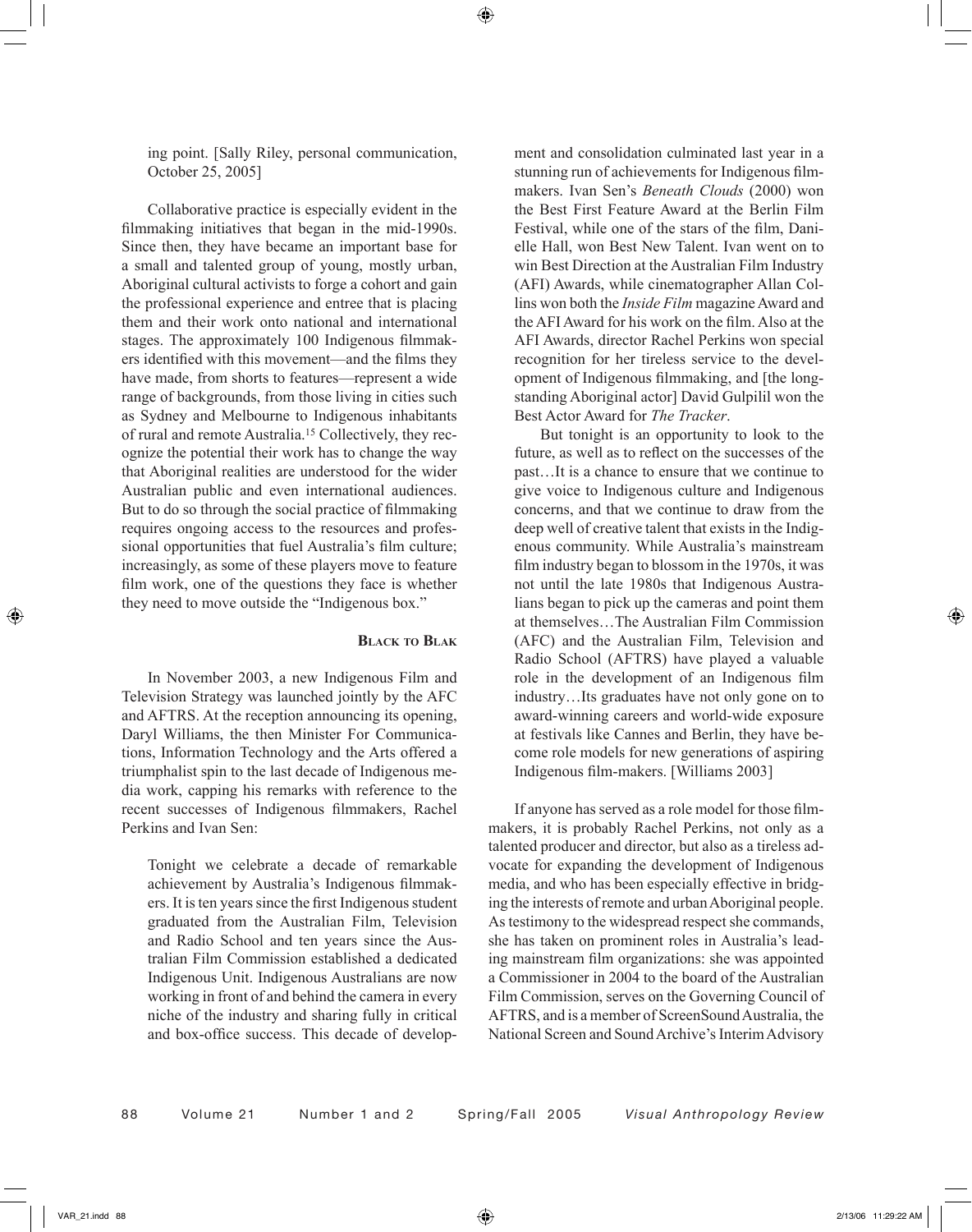

*Figure 2. Rachel Perkins (Arrernte/Kalkadoon), Director, Radiance (1998), One Night the Moon (2001). Photo: Australian Film Commission.*

Committee. Equally active in setting up and helping to run Indigenous organizations, she is former Chair of Film and Television of the National Indigenous Media Association of Australia (now the National Indigenous Communications Association of Australia), and founding Chair of Indigenous Screen Australia.16

Perkins also exemplifies those most active in the Indigenous media scene today, a generation of cultural activists who grew up with new political possibilities in place, when the struggle for Aboriginal civil rights was already a social fact, but who also recognized that the world of representations and the cultural spaces available for them were not so easily changed. O'Regan cites Jakobowicz's observation that the "mass audience is 'significantly racist' and this is evidenced by the fact [that] 'substantial minorities' in Australia are unable to 'exert very little real effect on the [on screen] outcomes" (O'Regan 1996:331). The mainstream still holds "conventional monocultural views of nation and national identity" (1996:331) which stand in the way of the multicultural ideal.

A clear objective that shaped the work of the first generation of Indigenous filmmakers whose work emerged in the 1990s was to change black screens to Blak Screens (as discussed earlier), a shift from cultural absence to the creation of a self-determined sense of cultural identification and storytelling in Australian media. Rachel Perkins' career parallels the development of Indigenous media in Australia during that time as it moved beyond the outback experiments to the world of feature filmmaking. Her success, and that of

many of those who have followed a similar path and who now collaborate regularly, is also testimony to the potential value of these programs in helping develop not just Indigenous media makers but what we might consider a "cohort effect"—the creation of a group whose synergy and influence have the capacity to reshape their institutions and cultural worlds, generating the talent, skills, resources, and collaborations to transform Australia's screens, providing forms of mediation in which Aboriginal people are active cultural players in the making of representations about their lives on the nation's film and television.

In 1988, Perkins (at age 18) left Canberra for Alice Springs, where she trained with the Central Australian Aboriginal Media Association, one of the foundational Indigenous media associations serving remote Australian communities from four language groups, including the Arrernte, her father's people. Three years later, Rachel moved to Sydney to take up the position of Executive Producer for the three-year-old Indigenous Programs Unit at SBS-TV. While there, she developed a number of initiatives including the award-winning *Blood Brothers* (1993). The latter is a series of four documentaries, each featuring a prominent Aboriginal man. It includes *Freedom Ride* (1992) which she directed. The film is a history of the freedom rides that helped launch the Aboriginal civil rights movement told through the story of one of its key leaders, her father Charlie Perkins. (The film went on to win a 1994 Tudawali Award for Excellence).

In 1993, she formed her own production company, Blackfella Films, and through that, worked with Wal Saunders to help create the AFC's enduringly successful Indigenous Drama Initiative described earlier. In order to develop her own skills in that direction, she became the first Indigenous participant in the AFTRS Producing Program and served as a producer for Warwick Thornton's *Payback* (1996), one of the six films in the first series of short films, *From Sand to Celluloid*. From 1996–98, Rachel worked as Executive Producer of the ABC's Indigenous Programs Unit, where she commissioned 15 documentaries and created an Indigenous music series, *Songlines*.

Thus, by the time she left that position to direct her first feature film, *Radiance* (1998), she had over ten years of experience producing and directing different genres, thanks to the off-screen opportunities for Indigenous media created in response to activist de-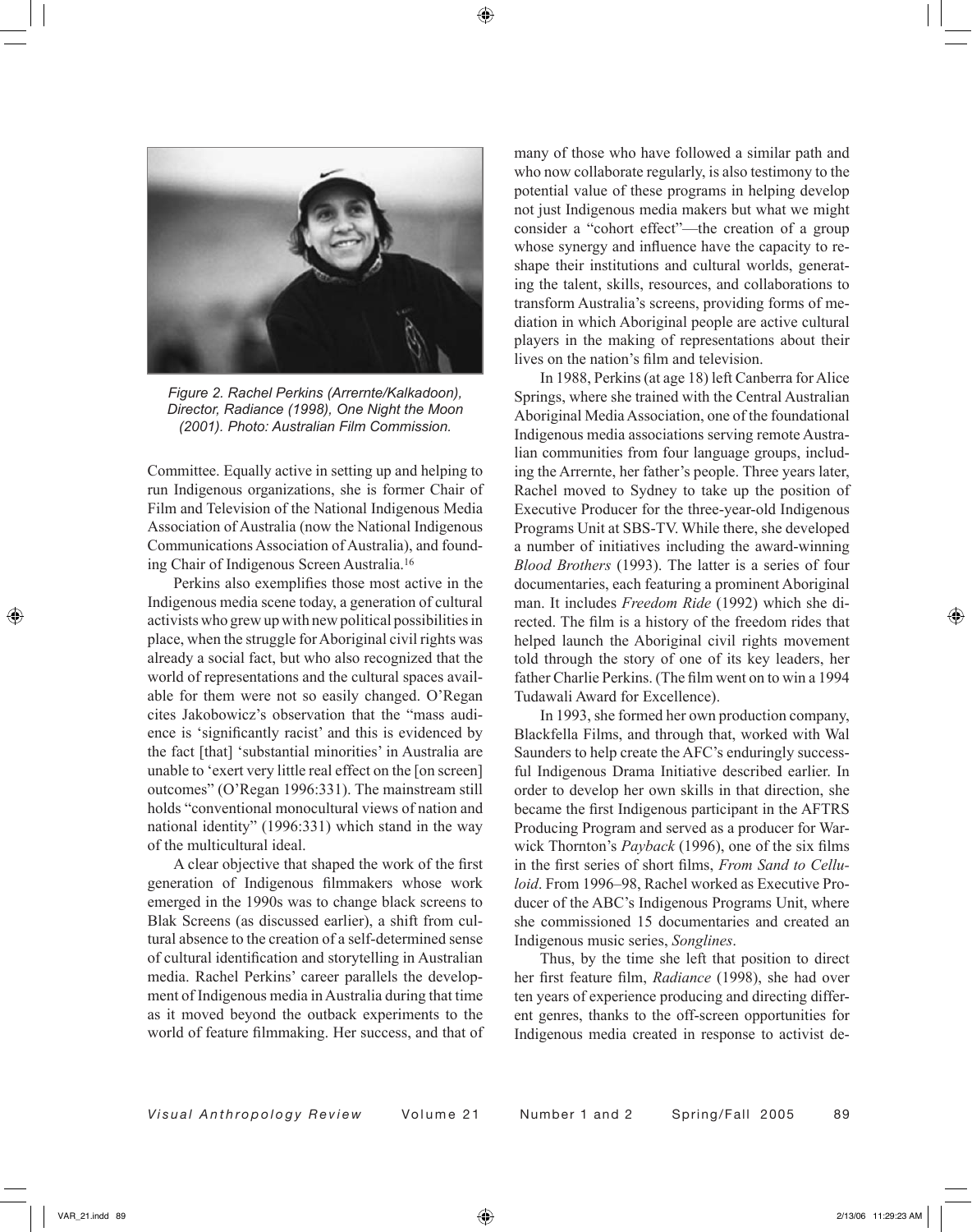

*Figure 3. The actress Rachael Maza, as Cressy in Radiance (1998).*

mands and actions, including those of Perkins. She also successfully developed a wide range of collaborations with Indigenous and non-indigenous media makers. While at CAAMA, Rachel had worked with her Indigenous Director of Photography, Warwick Thornton, where he got his start. Her co-producer on *Radiance* (as well as other works) was Ned Lander, whose films *Dirt Cheap* (1975) and *Wrong Side of the Road* (1981), had earned him a well-deserved reputation as a talented and original filmmaker as well as lively collaborator with Aboriginal activists and artists. The film, adapted from the play *Radiance* by Euro-Australian playwright Louis Nowra who reworked it for the film, focuses on an incendiary reunion of three Aboriginal sisters who have had very different life trajectories and who come together for the first time in years after the death of their mother. The drama unfolds as unspoken complex secrets are revealed about the relationships among them and the burdens of their mother's history that shaped

them. Perkins was attracted to it as a drama "that captured these women as fully dimensional characters."17

In Australia, *Radiance*18 was a clear success on the festival circuit. It won Best Debut Feature from the Australian Film Critics Circle and Best Film (Audience Prize) at the Sydney, Melbourne and Canberra International Film Festivals and was nominated for six awards from the Australian Film Institute. One of the three stars, Deborah Mailman, won the AFI Best Actress Award for her performance. Overseas, the film won Best Film awards at the Créteil Festival des Femmes (France) and the Turin Festival (Italy).

Right on the heels of *Radiance*, Perkins began working on the musical drama *One Night The Moon*,19 inspired by the documentary, *Black Tracker* (1997), about the famous Aboriginal Tracker Riley whose extraordinary tracking skills and services to the Australian Police had earned him a King's Medal. The documentary made about him was directed by the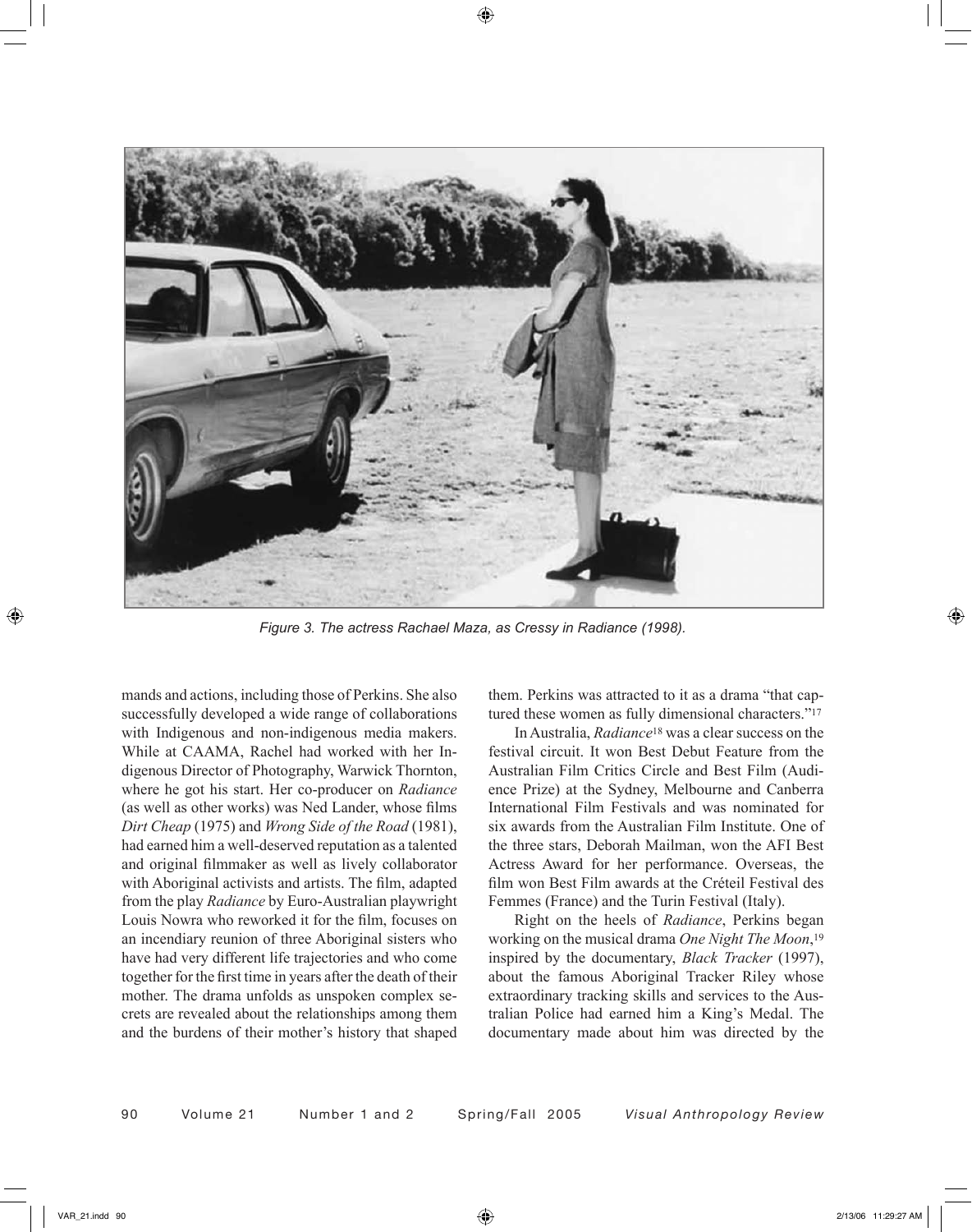Indigenous filmmaker, the late Michael Riley, who was Tracker Riley's grandson. *One Night the Moon* is set in the Australian outback of the 1930s; a family of white settlers—against the advice of the local police—rejects the tracker's services to help locate their missing daughter because of their racism, an act that proves fatal to the child. Much later, the mother eventually goes to the tracker who is able to find the child's body despite the effacement of evidence by white posses, and the passage of time. Under Perkins' direction, the film enacts both the senseless tragedies of racism, as well as the possibilities of collaboration and reconciliation, while re-telling a classic Australian narrative from an Indigenous point of view. As she explained:

The lost child has been an important image in Australian film and literature for many, many years… I looked at *Picnic At Hanging Rock* (Peter Weir 1975) and other similar works when I was thinking about *One Night the Moon*. It is a very Australian image and there's the whole thing about the bush being a scary place, a place you have to "tame". So I was interested in exploring these ideas and, in particular, the Aboriginal perspective. [Millard 2001]

The unusual approach of the film—there is almost no spoken dialogue, and the original musical score and lyrics are used to signify the characters' inner thoughts—was catalyzed by a singular funding initiative, mdTV (Music Drama Television)—meant to bring Australian performing arts to the screen through innovative "music dramas." The exquisite cinematography by Kim Batterham, effectively evokes the sensibility of the 1930s Australian bush; the film was shot in Australia's Flinders Ranges and processed using a bleach bypassing process that takes out some of the color, especially pink but emphasizes contrast, thus heightening the mythic style, removing it from a sense of the everyday. The allegorical sensibility of the film is enhanced by the spare landscape, gestural acting, and folk operatic score, composed and performed by some of Australia's most gifted and well-known musicians and actors. Perkins saw the film as an opportunity to "talk about a loss that didn't need to be, so it's a small story, but one that has meaning for us all"—a statement she made when introducing the film at its debut screening in 2001 at the opening night of

the Blak Screen/ Blak Sounds, part of the inaugural Message Sticks Festival, three days of music and films representing a broad sweep of Indigenous life in Australia. The event was held at the Sydney Opera House's (SOH) Playhouse, the first time that elite venue had ever hosted films by Aboriginal directors. The Festival has now become an annual event.<sup>20</sup>

The film had been made for television with no planned theatrical release; despite that, and its unusual genre and length, the film went on from Blak Screens to be part of the official selection for some of the world's most prestigious film festivals.<sup>21</sup> Since then, Perkins has been working on a number of projects she was co-artistic director of the Yeperenye Festival held in September 2001 when 20 thousand Australians converged in Alice Springs for the largest Indigenous Centenary of Federation ever held, and in 2002, was the convener of the first National Indigenous Film & Television Conference. She has been working with Indigenous producer Darren Dale to create an eightpart documentary series of one-hour episodes for Australian television (SBS I) modeled on the American classic, *Eyes on the Prize* (1987) series documenting and dramatizing the American Civil Rights movement. This project, entitled *First Australian Nations*, focuses on the history of Aboriginal and Torres Straits Islander experience from an Indigenous perspective; the time frame expands from prehistory to the present.

In January 2005, Perkins was at the Sundance Film Festival, where she served as a mentor in screenwriting labs for emerging indigenous filmmakers from all over the world, part of the Native Forum that Sundance has supported for a number of years. She also took the opportunity to meet and connect with other indigenous directors, such as Merata Mita (Maori), and Randy Redroad (Cherokee), and to make professional links for the series she is currently producing. The Native Forum, which originally focused on nurturing Native American filmmaking when it began in the 1980s, has expanded to include indigenous filmmakers from around the world, making the Sundance Festival a unique venue as the only international film festival that regularly embraces these directors and their works, and that has created labs for the development of work, an initiative currently spearheaded by N. Bird Runningwater. Perkins' presence there came out of the lobbying by indigenous directors for a broader framework. Due to the concerns raised "off-screen" by indigenous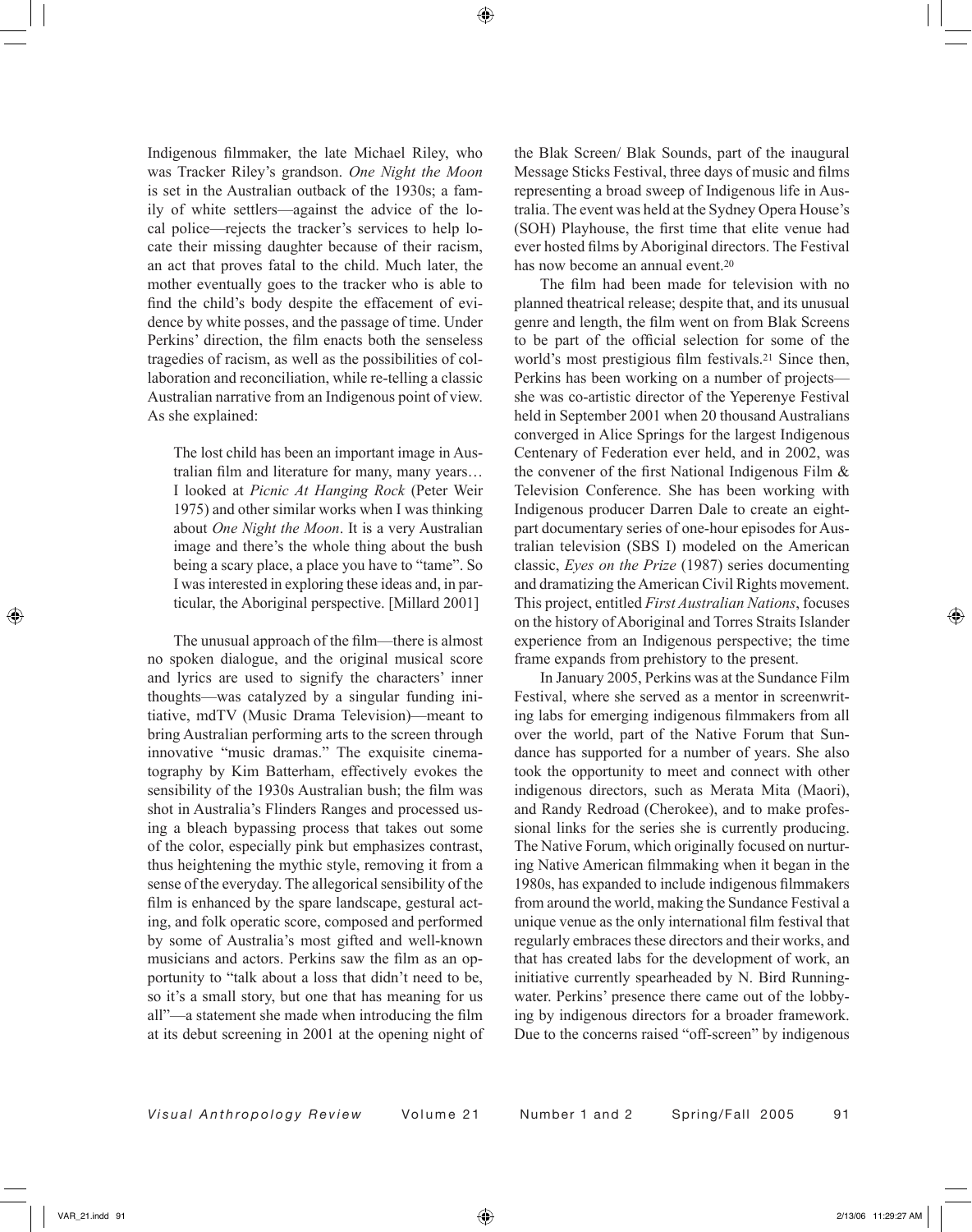directors, since 2004 their work is no longer contained in a separate stream from the Festival's general competition, but is part of World Cinema (although a Native Forum endures). This marks a kind of coming of age of indigenous cinema from Australia and elsewhere, as it finds a place for itself outside the national frameworks that have contained it to date, as this work takes its place, on its own terms, on the world stage.

While the value of such developments cannot be underestimated, the crucial forms of support for this work are still fundamentally national. It is reasonable to ask about the fate of continued funding for Indigenous media makers in Australia under an ongoing conservative government that gives a different spin to the idea of a post-Mabo era, as it enacts a kind of backlash against what some Australians see as the gains that Mabo, and subsequent events, signified. In May 2004, the government took findings of corrupt Aboriginal leadership as an opportunity to abolish ATSIC (Aboriginal and Torres Straits Islanders Commission), the Indigenously run bureaucracy through which most funds were distributed to Aboriginal communities and projects over the last ten years. When I asked whether this put the future support of Indigenous media at risk, Sara Hourez, Manager of Indigenous Programs at AFTRS, was cautiously optimistic that it was not, at least in her institution, attributing that ballast in part to the support of the School's Director, Malcolm Long. However, she then suggested there were concerns of even greater significance, having to do with the impact of globalization on the nation's culture industries. Australian filmmaking itself may be overwhelmed by the recent Free Trade Agreement with the United States discussed earlier, a relation that many fear will compromise Australia's cultural identity. As Hourez put it:

The Australian film industry is a cottage industry, and the Indigenous Film & TV Industry is a fraction of that size. In real terms it is amazing that [Australia's] voice is still being heard worldwide…As long as local industry is protected to some extent by ensuring that, for instance, local TV networks are required to provide so many hours of local content (drama particularly) then this requirement will ensure people are trained, have employment, actors can survive and the audience hears and sees Australian stories. The fear is that the United States Free Trade Agreement representatives will demand

that we get rid of the local content rule…Slowly, the industry dies with the skills going unused and undeveloped and money going to buying lots of cheap United States programs. [Indigenous films] and more broadly the commercial success of Australian productions are always being judged against the mega powerful United States film industry which incidentally owns most of the distribution companies as well as the cinema chains here. It is truly difficult promoting Australian films with our tiny marketing budgets against the incredible marketing budgets of the big United States films. [Sara Hourez, personal communication, 2005]

Ironically, then, the possibilities opened for Australia's Aboriginal filmmakers through the international networks of Indigenous cultural activists established via film festivals and other forms of off screen culturemaking (Myers 2002), at home and abroad, may be threatened by the encroachments of other circuits of global trade in which such forms of localized cultural production find themselves increasingly at risk. Still, there is reason to be more than cautiously optimistic. Over the last decade, the richness of the Indigenous films that characterize what Collins and Davis (2004) call the post-Mabo era has been recognized by key funding structures such as the Australian Film Commission which has not only increased its support for the Indigenous Branch, but is working to get more Indigenous staff in place across the organization (Sally Riley, personal communication, 2005). The last few years of success by Indigenous directors, cinematographers, scriptwriters, and others means there are now people to take up such positions, testimony to the resilience of the off-screen structures supporting the cultural and social development of such work built from the efforts of Indigenous activists and their supporters. All of this has contributed to the strength of the cohort of Aboriginal filmmakers that has grown over the last decade, along with the density of the broad web of collaborations within and beyond Australia, and perhaps most crucially—the vitality of the social networks established throughout the world as Indigenous filmmakers start to identify themselves as part of an emerging world cinema that bends the boundaries of the national. And most recently, in September 2005, the Minister for Communications, Information Technology and the Arts, announced \$51.8 million in funds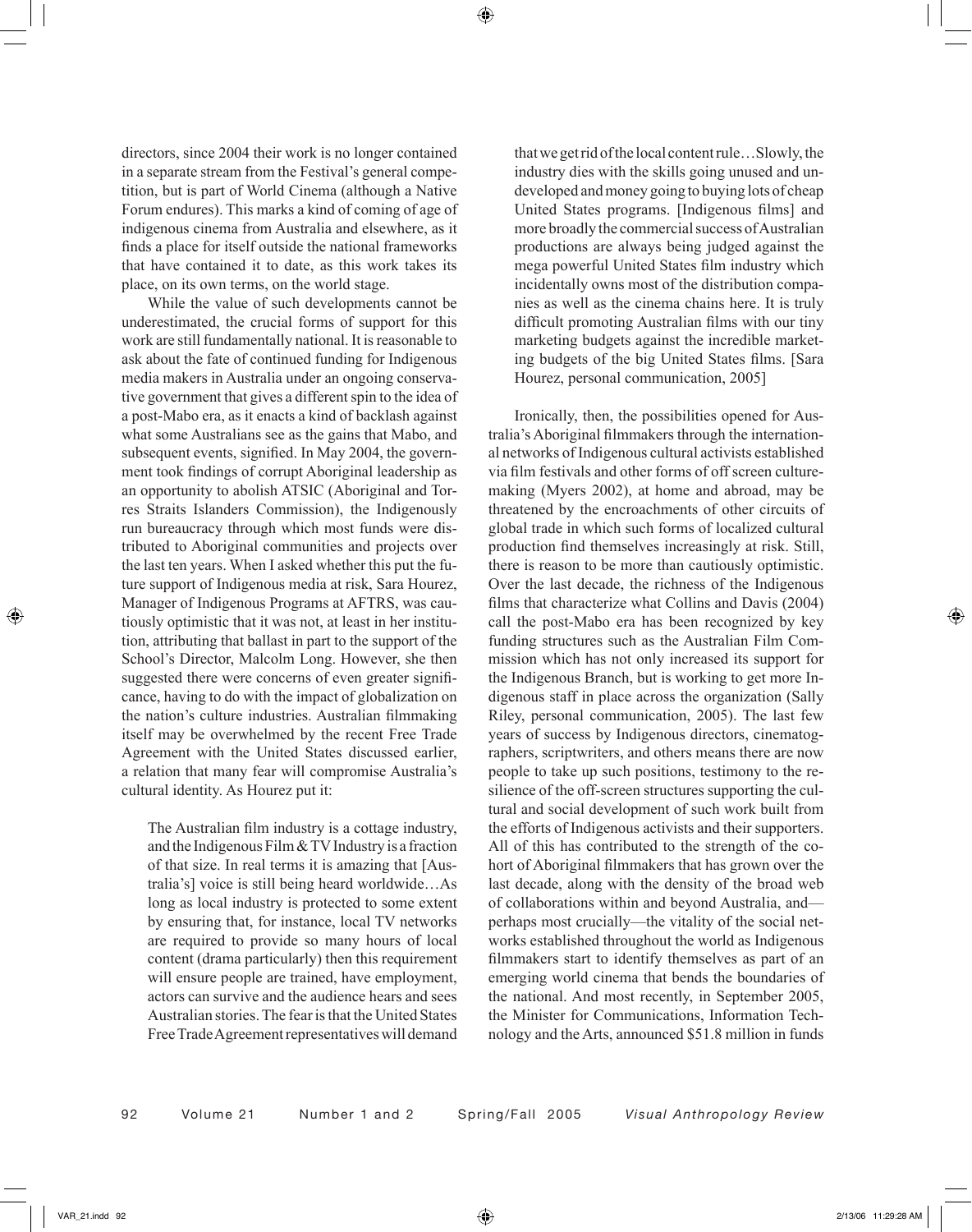to develop Indigenous television and to restore aging radio infrastructure in remote Indigenous communities, an initiative that has been a longstanding dream of Indigenous activists, although what the service will look like is still in negotiation.<sup>22</sup> Together, these developments offer a robust, if modest, counter-weight to the once monolithic view of "what it means to be Australian," irreversibly changing black screens to Blak.

### **ACKNOWLEDGEMENTS**

I am indebted to a number of people for ongoing conversations that have informed this paper. In particular, I would like to thank Rachel Perkins and Sally Riley, Head of the Indigenous Branch of the Australian Film Commission, as well as Wal Saunders, who formerly held that position; and very recently, Sara Hourez, Manager of Indigenous Programs of the Australian Film Television and Radio School, and Graeme Isaac whose comments at the 2005 Sundance Film Festival helped clarify some key points. As always, I am grateful to Fred Myers for his thoughtful comments on various drafts of this paper; and especially to Françoise Dussart for provoking me to write it and having the patience to wait for it. Thanks as well to astute comments from an anonymous reviewer for this journal, to Paul Thompson who also read a penultimate version, and finally to Andrea Walsh, VAR coeditor, for her editing and patience. This article is based on ongoing research that began in 1988 in Australia and has continued in many locations including New York City and various festivals. The work has been funded over the years by fellowships and grants from New York University and the Guggenheim and Macarthur Foundations.

#### **NOTES**

<sup>1</sup> The term "cultural citizenship" has several etymologies; while discussions tend toward global abstractions, I would argue that each thread reflects particular national debates. Consistently, the intellectual genealogies include: (1) the early and well-respected work of the British sociologist T.H. Marshall who, over fifty years ago, divided citizenship rights into three categories: civil, political, and social in his now classic text, *Citizenship and Social Class* (1950); (2) Iris Young's notion of "differentiated citizenship" in *Justice and the Politics of Difference* (1990); and (3) the more recent work of Canadian political philosopher Will Kymlicka who argues in his 1995 book, *Multicultural Citizenship,* that citizenship is not just a legal status, defined by a set of rights and responsibilities, but also an identity, an expression of one's membership in a political community that must be accommodated within liberal democracies.

 In anthropology, the work of Renato Rosaldo (1994) and the Latino Cultural Studies Working group has focused on agency and traditions of struggle for recognition by marginalized groups, linking demands for cultural citizenship with social justice. Aihwa Ong (1999) takes a more Foucauldian approach, seeing citizenship as a project of subject formation enforced through schemes of state surveillance, discipline, control and administration, in which governmentality is central to the state's project of moral regulation of its citizen.

 In Australia, key works include Alastair Davidson's, *From Subject to Citizen: Australian Citizenship in the 20th Century* (1997), which argues that the 1992 Mabo decision amounted to a "paradigm shift" in citizenship theory, posing new possibilities for what citizenship could be for Indigenous people. Nicholas Peterson and Will Sanders in their collection, *Citizenship and Indigenous Australians: Changing Conceptions and Possibilties* (1998), draw on Kymlicka, arguing that the "recognition of indigenous rights thus becomes the pursuit of equal rights at a more sophisticated level." Similarly, Paul Havemann in his edited collection, *Indigenous People's Rights in Australia, Canada, and New Zealand* (1999), argues that new notions of citizenship, stressing collective rights to self-determination and the need for states to recognize cultural diversity and pluralism, are displacing earlier notions of citizenship based on notions of equal rights that assume homogeneous identity. *Citizens Without Rights: Aborigines and Australian Citizenship* (1997), by historian/lawyer John Chesterman and political scientist Brian Galligan, argues that Indigenous rights should have a special status outside claims of citizenship as the claims of Indigenous people to land and nationhood distinguish their positions in ways that cannot adequately be accommodated by liberal notions of citizenship. Most recently, Povinelli (2002) critiques Australian liberal multiculturalism as a form of governmentality that idealizes certain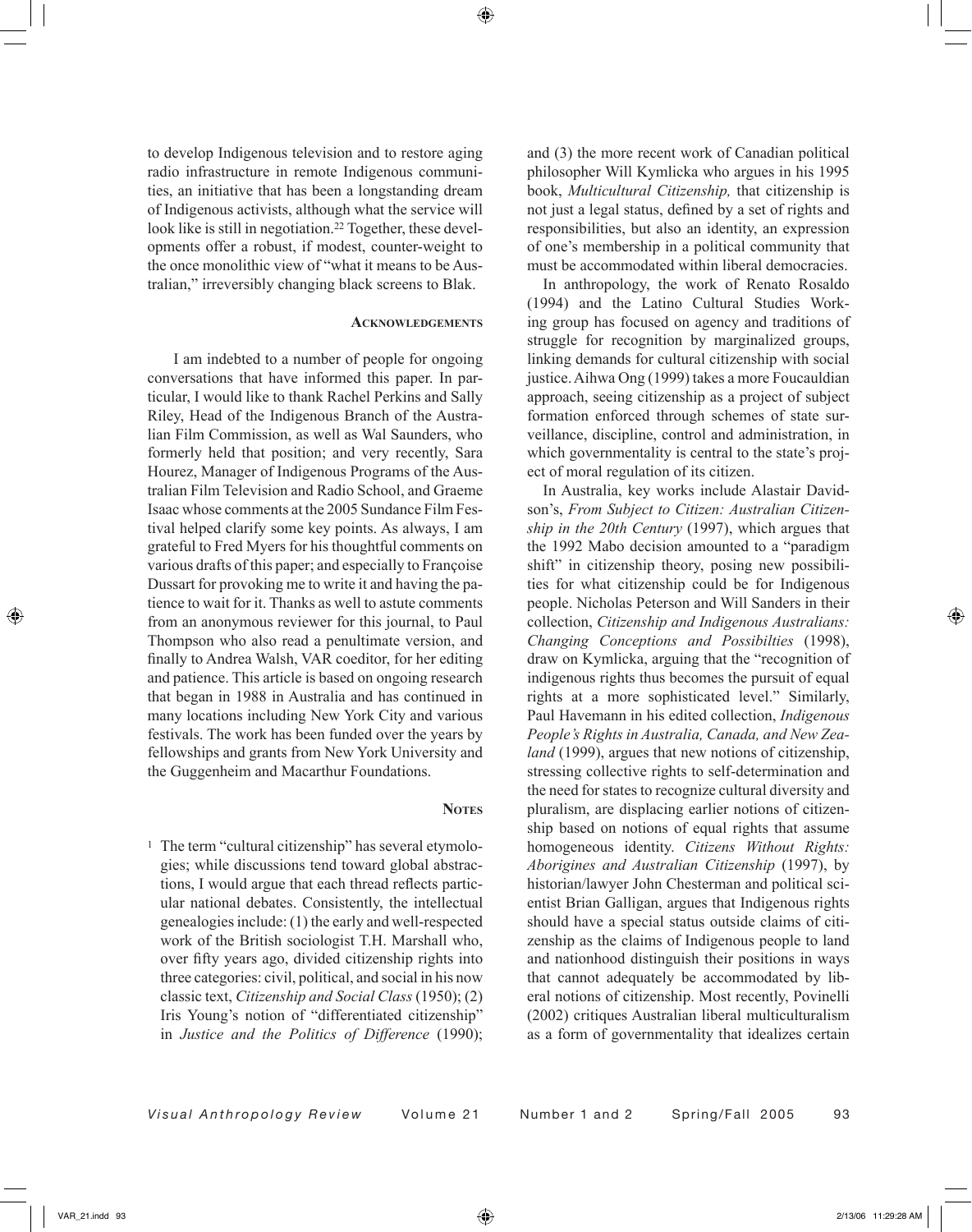"customary" ways of being an Indigenous subject, casting doubt over the identities of Aboriginal subjects who appear non-traditional.

- 2 Dermody and Jacka use the phrase "social imaginary" first coined by Thomas Elsaesser to underscore the key role that film plays in reflecting Australian society back to its own subjects.
- 3 Addressing this sensibility, Collins and Davis wrote: This era demands that frontier history be remembered and worked through, that settler Australia do the work of mourning entailed in giving up a form of emotional insularity which turns a blind eye to our place on the map and to the myth of *terra nullius*…the post-Mabo "opening of the heart" to grief…the revival of the desert landscape tradition in a series of films and the abiding issue of white-settler misrecognition of Indigenous land rights based on *terra nullius*. This connection has become more overt in Australian films of the post-Mabo era and need not be mistaken for a return to earlier forms of national insularity. [2004:172]
- 4 On their website, one of their FAQs (Frequently Asked Questions) is: *Will the FTA damage the Australian TV and Film Industry?* http://www.dfat.gov. au/trade/negotiations/us.html.
- 5 Two other features by indigenous directors preceded these: *Jindalee Lady* (1992) by Brian Syron, which never was picked up by a distributor and the experimental work *Bedevil* (1993) by Tracey Moffat, an artist whose experimental photography has launched her well-deserved international reputation. Inspired by ghost stories she heard as a child from both her extended Aboriginal and Irish Australian families, the film is a trilogy in which characters are haunted by the past and bewitched by memories. All three stories are set in Moffatt's highly stylized, hyperreal, hyper-imaginary Australian landscape.
- 6 This has started to take place in a few venues such as the Sundance Film Festival since 2004 and most recently at the two-week showcase, First Nations/ First Features, held at The Museum of Modern Art in New York City and the National Museum of the American Indian in Washington DC, an event which I co-curated. For more information, please go to www.firstnationsfirstfeatures.org.
- 7 For more information on this report, see http:// www.afc.gov.au/funding/indigenous/default.aspx.
- 8 Graeme Isaac's reputation in film work with Indig-

enous subjects was secured with the success of the offbeat 1981 road movie about an Aboriginal band, entitled *Wrong Side of the Road*. Since then, he has gone on to work on a number of successful projects including, most recently, as producer of the 2004 documentary, *Dhakiyarr vs. the King*, which premiered to an enthusiastic audience at the 2005 Sundance Film Festival.

- 9 Of course, now, less than a decade later, "celluloid" already seems dated given the rapidity with which terms such as "the digital age" have transformed the way we imagine the materiality and distribution of media forms. For further discussion of this point, see Faye Ginsburg (2005).
- 10 Individually *No Way to Forget* (1996) was included in the Official Selection in Un Certain Regard at the 1996 Cannes International Film Festival and the Cinéma des Antipodes in France and, in Australia, it was awarded Best New Director at the St. Kilda Film Festival and Best Non-Feature Fiction Film and Best Sound in a Non-Feature Fiction Film at the 1996 Australian Film Institute Awards. *Round Up* (1996), was selected for the Film Critics Circle Award of Australia, for the Cinema des Antipodes in France. *Fly Peewee Fly* (1995), was nominated for the Australian Writers Guild, AWGIE Award, 1996 and an Australian Teachers of Media Award, 1997. In 1996 it was selected for the ANZAC Film Festival in the Netherlands, Cinéma des Antipodes Festival in France and the International Short Film/Video Festival in Turkey. *Two Bob Mermaid* (1996) won Best Short Film at the Australian Film Critics Circle Awards and Best Short Dramatic Film at the 41st Asia-Pacific Film Festival in 1996. It was included in the Official Selection for Window on Images at the Venice International Film Festival, the 1997 Clermont Ferrand International Film Festival and Cinéma des Antipodes in France and the Film Critics Circle Award of Australia. Warwick Thornton's *Payback* went to the Telluride Film Festival, United States, and Cinéma des Antipodes in France in 1996 and was screened at the Clermont Ferrand International Film Festival in France in 1997.
- 11 Over the last decade since these projects were initiated, 18 Indigenous Australians have graduated from the School's full-time film and television program, 32 have graduated from the intensive fulltime production courses and 48 individuals have been supported to attend advanced short courses in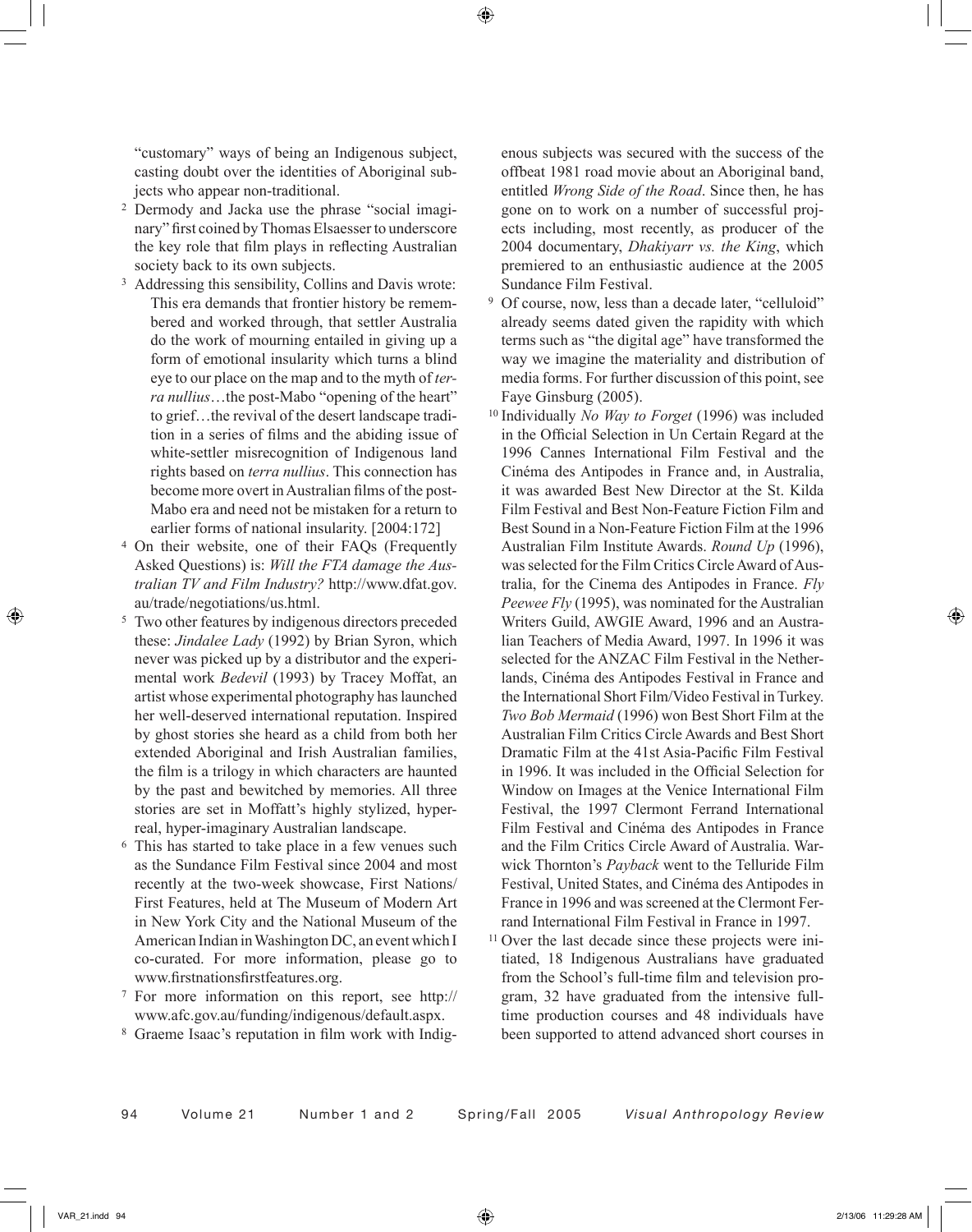their area of specialization. Graduates and scholars now provide effective high-profile role models in a dynamic, tough, creative and demanding industry. They include: Priscilla Collins, Erica Glynn, Steve McGregor, Beck Cole, Warwick Thornton, Allan Collins, Sam Conway, Romaine Moreton, Catriona McKenzie, John South, Rachel Perkins, Darlene Johnson, Louise Glover, Kelrick Martin, Adrian Wills, Ivan Sen, Dena Curtis, and Murray Lui.

- 12 Later series supported longer (26 minute) formats. In 2002 the series *Dreaming in Motion* supported five short films for new filmmakers.
- 13 The more common figure statistic for numbers of Indigenous Australians is 2% and more recently 2.5% as, over the last decade, more and more people have discovered and come to identify with their Indigenous heritage.
- 14 For background on the report, please see http://www. afc.gov.au/funding/indigenous/icip/default.aspx, accessed October 28, 2005.
- 15 I estimate that this group is about 100 people, based on those I have been in touch with during the course of my research over the last decade, and other indicators. The forthcoming edition of *The Black Book* lists 34 Indigenous filmmakers with credits as producers, 56 as directors, and 26 as scriptwriters (many of these overlap). Only four cinematographers, three sound operators, and one production designer and script editor are listed. The indigenous graduates of Australian Film, Television and Radio School (AFTRS) provides another helpful measure. In 2003, AFTRS published a booklet entitled *Indigenous Voice: Celebrating the Journeys of Australian Film, Television and Radio School Graduates*, edited by the current director of the Indigenous Program Initiative (IPI), Sara Hourez. There are 20 entries in the booklet out of a total of 43 graduates, which includes many of the most active names in indigenous media making outside of more traditional remote communities. Marking its (almost) first decade, the publication offers the following description of the IPI: AFTRS Indigenous Program Initiatives (IPI) was established in 1994 with the objective "through education and training, AFTRS seeks to provide an avenue for talented Indigenous Australians to express themselves, in their own way, through control from behind the camera" (2).
- 16 Indigenous Screen Australia was established in early 1999 as an organization run by Indigenous film and

video practitioners in order to promote their work nationally and internationally, focusing on sales, screen culture, production development, and employment and training. The group also created The Tudawali Film and Video Awards, a national event to celebrate the achievements of Indigenous people working in the film, video and television industry, which are staged bi-annually and held on Survival Day, January 26th. The name honors Robert Tuduwali, Australia's first Aboriginal film star (in Charles Chauvel's *Jedda*, 1955), who died prematurely at the age of 37.

- 17 Nowra originally wrote the play, his 28th, for actresses Lydia Miller, Rachael Maza and Rhoda Roberts who played Cressy, Mae and Nona in the original production performed by the Belvoir Street Theatre in September 1993.
- <sup>18</sup> *Radiance* was produced and developed in association with the AFC, the NSW Film and TV Office, the Premium Movie Partnership for Showtime Australia, and Andyinc Pty Ltd, Joanna Baevski and Michael Myer.
- 19 Perkins joined the project in early 1999 as director and shifted the script's focus somewhat from that of Tracker Riley's story to the mother's story and the loss of a child. Perkins also cast singer Paul Kelly in the role of the father (Millard 2001).
- 20 The screening was followed with a performance by the film's team of popular musical artists, the Aboriginal singer Kev Carmody ("the black Bob Dylan"), and singer/songwriter Paul Kelly (also one of the film's stars) and Mairead Hannan, who scored the work. The ebullient party that followed featured Aboriginal rap artists DJ Goldfinger and Ebony Williams, and an assemblage that included filmmakers, musicians, actors, writers, media producers, and cultural luminaries from all walks of Australian life, Indigenous and otherwise.
- 21 These festivals included Sundance, Toronto, Berlin, Moscow and Hawaii. It won the New York International Independent Film & Video Festival Genre Award for Best Feature Film-Musical, an AWGIE Award for Television, an Australian Writers Guild Major Award, and Film Critics Circle of Australia Special Achievement Award.
- 22 For a full text of the announcement, see http://www. minister.dcita.gov.au/media/media\_releases/telstra\_ sale to benefit indigenous broadcasting, accessed October 28, 2005.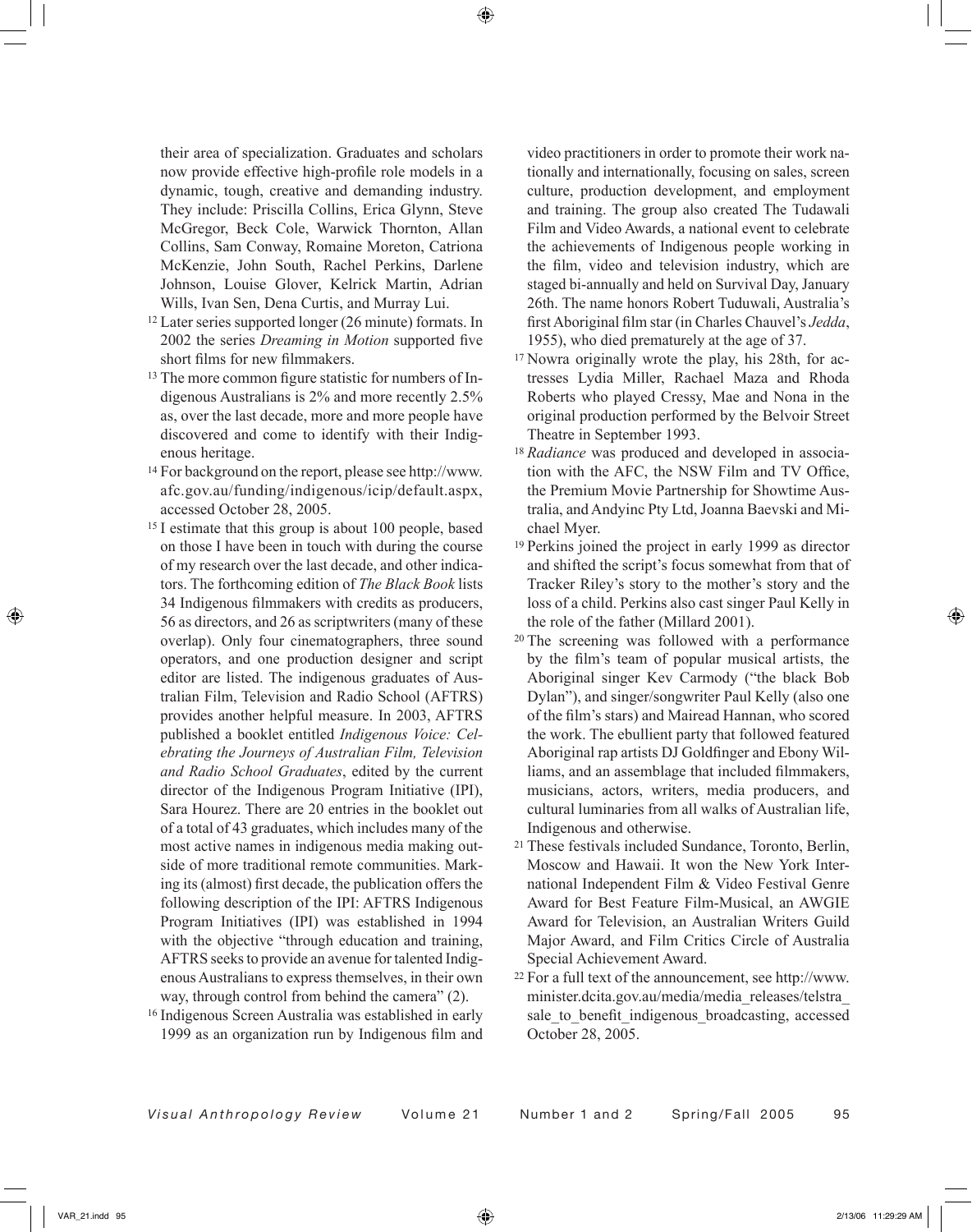AFC News

1998 The Shifting Sands Continue. No. 170–1 March/ April: 1.

Anderson, Benedict

1991 Imagined Communities: Reflections on the Origins and Spread of Nationalism. 2nd edition. London: Verso.

Atwood, Bain ed.

1996 In the Age of Mabo: History, Aborigines, and Australia. Allen and Unwin: Sydney.

Australia Council

2000 Sally Riley talks to OnScreen. Making Bigger Stories: The Development of Indigenous Filmmaking in Australia. *In* Australia's Indigenous Arts. Canberra: Australia Council. Electronic document, http://www.ozco.gov.au/resources/publications, accessed August 28, 2005.

Bedevil

1993 Tracey Moffatt, dir. 90 min. Women Make Movies. New York.

Beneath Clouds

2001 Ivan Sen, dir. 85 min. Dendy Films. Newtown.

Blood Brothers

1993 Rachel Perkins, Executive Producer. City Pictures and SBS. Sydney.

Chesterman, John, and Brian Galligan

1997 Citizens Without Rights: Aborigines and Australian Citizenship. Cambridge, UK: Cambridge University Press.

Collins, Felicity, and Therese Davis

2004 Australian Cinema After Mabo. Melbourne: Cambridge University Press.

Cold Turkey

2003 Steve McGregor, dir. 45 min. CAAMA Productions. Alice Springs, Australia.

Dramatically Black

2005 Sally Riley, Executive Producer. Series of four 30-minute films. Indigenous Unit, Australian Film Commission. Sydney.

Dermody, Susan, and Elizabeth Jacka

1988 Screening of Australia: Anatomy of a National Cinema. Sydney: Currency Press.

Dhakiyarr vs. The King

2004 Tom Murray and Allan Collins, dirs. 56 mins. Film Australia. Sydney.

Dirt Cheap

- 1975 Ned Lander, dir.110 min. Australian Film Institute. Sydney.
- Eyes on the Prize: America's Civil Rights Years  $(1954–65)$ .
- 1987 Television Series. Henry Hampton, Executive Producer. Blackside Productions. Boston.

Fifty/Fifty

2003 Sally Riley, Executive Producer. Indigenous Unit, Australian Film Commission. Sydney.

Freedom Ride

1993 Ned Lander and Rachel Perkins, dirs. 55 min. *From* Blood Brothers Video 01. City Pictures. Sydney.

From Sand to Celluloid

1996 Wal Saunders, Executive Producer. Indigenous Unit, Australian Film Commission. Sydney.

Ginsburg, Faye

- 2005 The Unwired Side of the Digital Divide. *In* Flow: A Critical Forum on Television and Media Culture. Electronic document, http://jot.communication.utexas.edu/flow/, accessed March 18, 2005.
- 1993a Station Identification: The Aboriginal Programs Unit of the Australian Broadcasting Corporation. Visual Anthropology Review 9(2):92-97.
- 1993b Aboriginal Media and the Australian Imaginary. Theme issue, Public Culture 5(2):557–78.
- Ginsburg, Faye, Lila Abu-Lughod and Brian Larkin, eds.
- 2002 Introduction. *In* Media Worlds: Anthropology on New Terrain. Berkeley: University of California Press.

Hartley, John

- 2004 Television, Nation, and Indigenous Media. Television & New Media  $5(1)7-25$ .
- Hartley, John, and Alan McKee

2000 The Indigenous Public Sphere: The Reporting and Reception of Aboriginal Issues in the Australian Media: Oxford: Oxford University Press.

Havemann, Paul, ed.

1999 Indigenous People's Rights in Australia, Canada, and New Zealand. Oxford: Oxford University Press.

Hessey, Ruth.

1996 *Review of* From Sand to Celluloid. The Sydney Morning Herald. April 12.

Hourez, Sarah, ed.

2003 Indigenous Voices: Celebrating the Journeys of Australian Film, Television and Radio School Graduates. Sydney: Australian Film, Television, and Radio School.